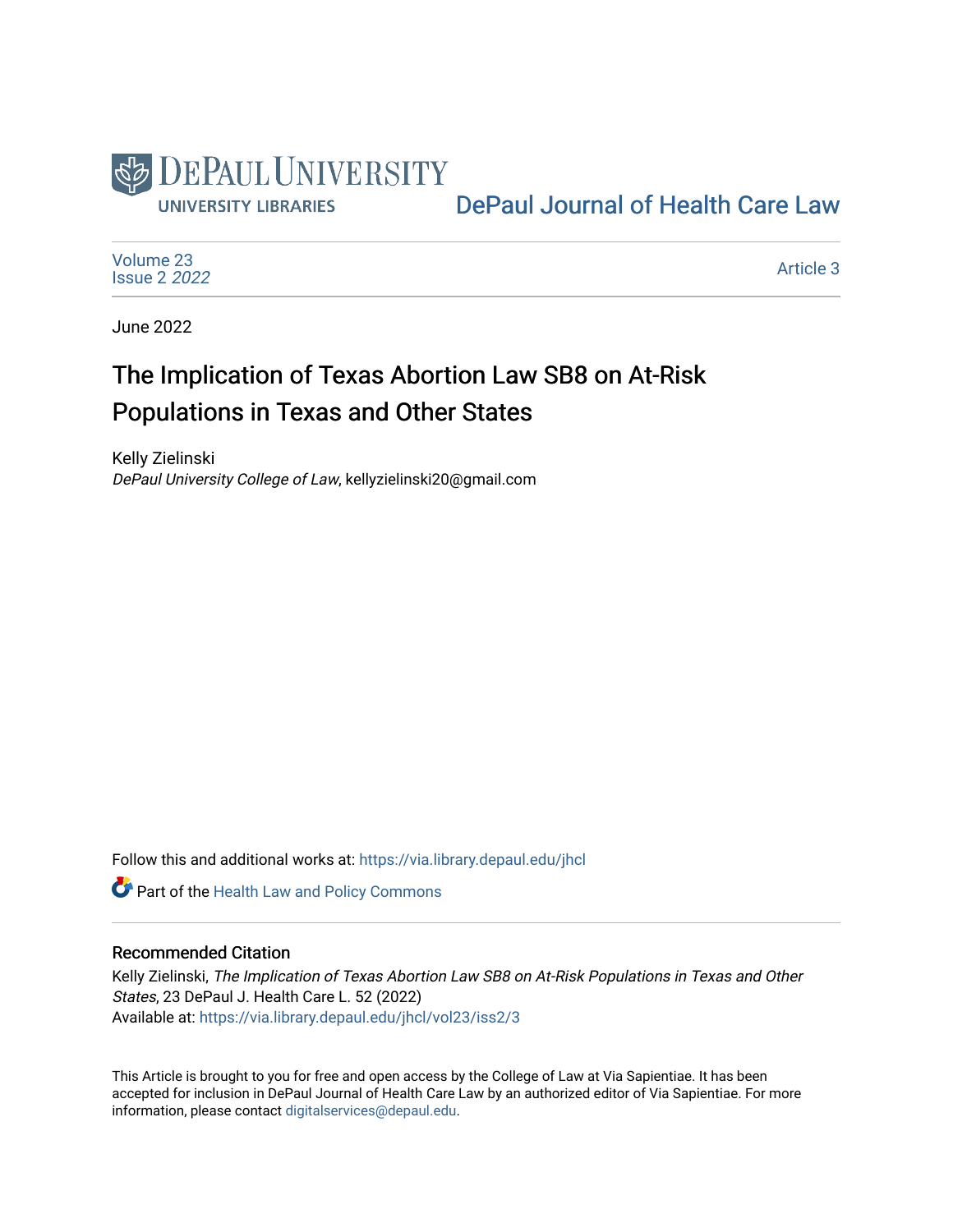# The Implication of Texas Abortion Law SB8 on At-Risk Populations in Texas and Other States

# Cover Page Footnote

I would like to dedicate this comment to my husband, Jason, for his love and support throughout law school. I'd also like to thank my beloved pets, Queen, Duke, and Viceroy, thank you for providing me a plethora of unconditional love and companionship. Additionally, I would like to thank my entire family for supporting my dreams and being so understanding and patient. I love you all more than you will ever know.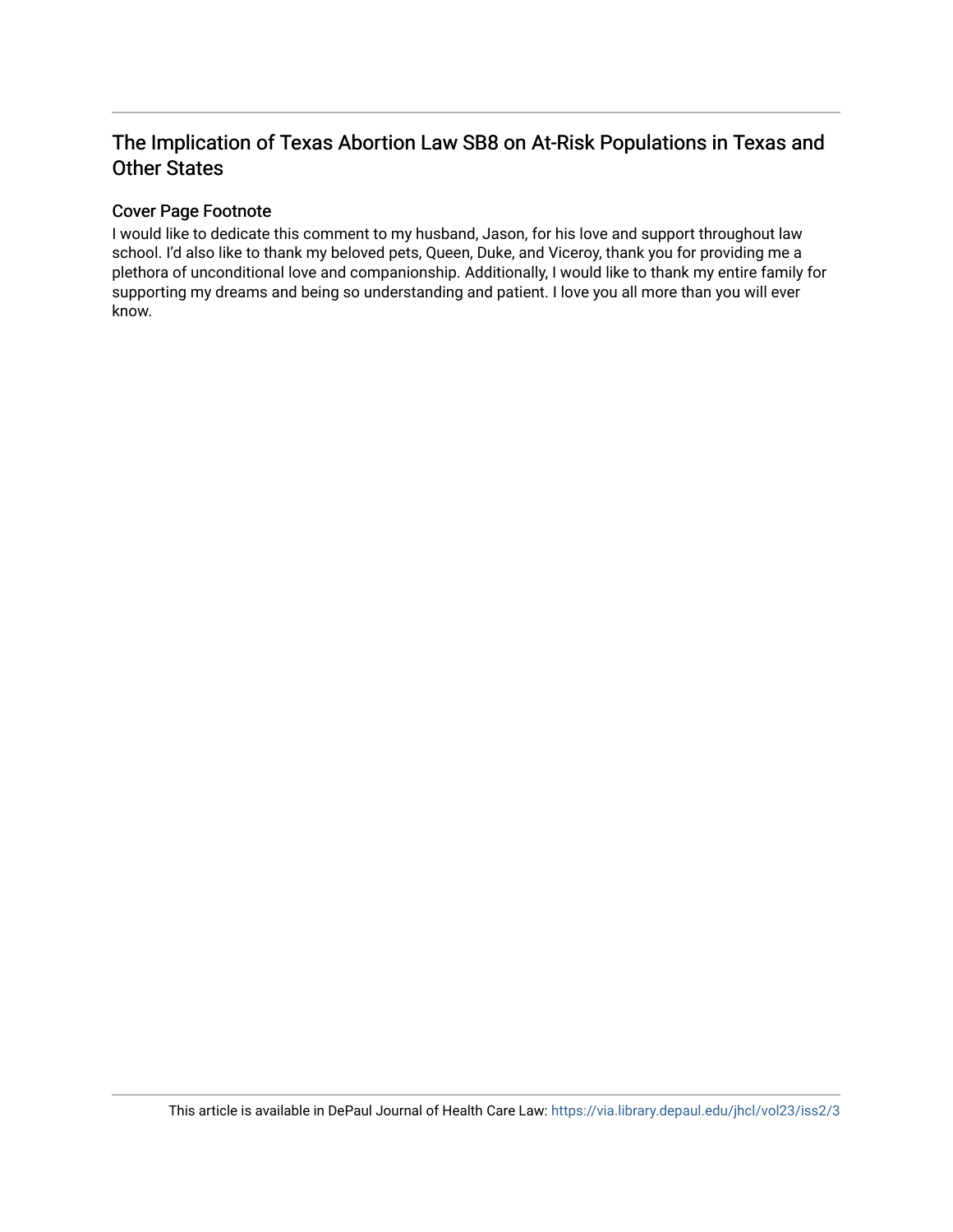# **The Implication of Texas Abortion Law SB8 on At-Risk Populations in Texas and Other States.**

#### **Kelly Zielinski**

## **I. Introduction**

On May 19, 2021, Texas Governor Greg Abbott signed into law the Texas Heartbeat Act, commonly known as SB8.<sup>1</sup> The law was dated to take effect on September 1, 2021.<sup>2</sup> SB8 bans a woman from getting an abortion after the detection of a heartbeat in the unborn child, which typically occurs after about six weeks of pregnancy. <sup>3</sup> SB8 also allows private citizens to enforce the ban. <sup>4</sup> On July 13, 2021, the American Civil Liberties Union of Texas (ACLU of Texas) filed a lawsuit challenging the act on behalf of abortion providers.<sup>5</sup> The challenge made its way to the United States Supreme Court three times before the Court issued a ruling on December 10, 2021, dismissing what would have been the most promising pathway to block the ban.<sup>6</sup> As of the date of this article, SB8 is still good law in Texas.

SB8 has policy implications for underserved communities and will empower other states to limit abortion rights, which have the potential to affect large numbers of American women. There are avenues for expanding abortion rights in the wake of SB8, including actions that can be taken by both the federal government and state governments, and reproductive rights advocates can help to end the stigma. Part II of this article discusses the complicated historical background of abortion in the United States. Part III discusses Texas-specific challenges to abortion. Part IV discusses SB8 in general and the overall implications for women in Texas. Part

<sup>&</sup>lt;sup>1</sup> Timothy Bella, *Texas Governor Signs Abortion Bill Banning Procedure as Early as Six Weeks into Pregnancy,* WASH.POST (May 19, 2021), https://www.washingtonpost.com/nation/2021/05/19/texas-abortion-law-abbott/. 2 *Id*.

<sup>3</sup> *Whole Women's Health v. Jackson*, AM. CIV. LIBERTIES UNION, https://www.aclu.org/cases/whole-womans-healthv-jackson (last updated Jan. 21, 2022).

<sup>4</sup> *Id.*

<sup>5</sup> *Id*.

<sup>6</sup> *Id*.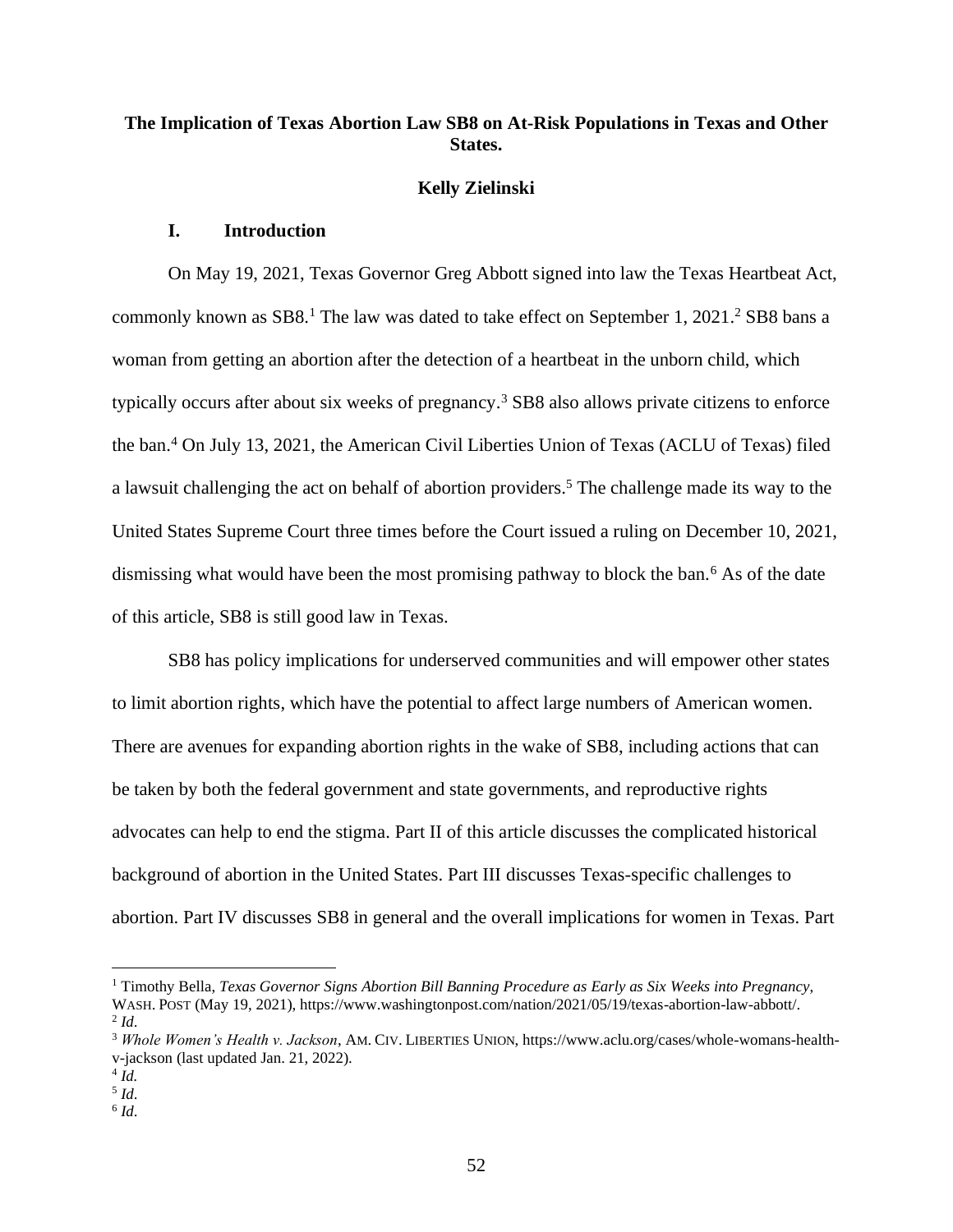V discusses SB8's implication for underserved communities and how to combat the stigma of abortion.

#### **II. Historical Background of Abortion in the United States**

Regardless of the legality of the procedure, abortions have been around for centuries.<sup>7</sup> Women have used abortion as a means to control reproduction throughout history and in every society.<sup>8</sup> Abortion was an accepted practice in both ancient Rome and ancient Greece, and even the Old Testament has several legal passages that refer to abortion in terms of the loss of property and not with the sanctity of life.<sup>9</sup> Throughout much of Western history, abortion was not a criminal activity if it was carried out before "quickening," or before the fetus moved in the womb, which typically occurs between eighteen and twenty weeks of gestation.<sup>10</sup> Additionally, in the history of many Native American cultures, matters pertaining to women are traditionally seen as the business of women.<sup>11</sup> All decisions concerning a women's reproductive health were left up to her, and whatever decision she made was respected.<sup>12</sup> Thus, even in pre-colonial America, a woman's right to choose was her choice.

In America's first century, abortion was not banned in a single state in the United States.<sup>13</sup> Early on, even the definition of abortion was different; for instance, it was believed that

<sup>13</sup> Irin Carmon, *A Brief History of Abortion Law in America*, BILL MOYERS (Nov. 14, 2017), https://billmoyers.com/story/history-of-abortion-law-america/.

<sup>7</sup> Jessica Ravitz, *The Surprising History of Abortion in the United States*, CNN (June 27, 2016), https://www.cnn.com/2016/06/23/health/abortion-history-in-united-states/index.html.

<sup>8</sup> Carrie N. Baker, *The History of Abortion Law in the United States*, OUR BODIES OURSELVES (Sept. 14, 2020), https://www.ourbodiesourselves.org/book-excerpts/health-article/u-s-abortion-history/.

<sup>9</sup> *Ethics Guide: Historical Attitudes to Abortion*, BBC, (last visited Dec. 1, 2021),

https://www.bbc.co.uk/ethics/abortion/legal/history\_1.shtml; Brian Bolton, *What Does the Bible Really Say About Abortion*, FREEDOM FROM RELIGION FOUND., https://ffrf.org/component/k2/item/25602-abortion-rights (last visited May 13, 2022).

 $^{10}$  *Id.* 

<sup>&</sup>lt;sup>11</sup> KATI SCHINDLER ET AL., NATIVE AM. WOMEN'S HEALTH EDUC. RES. CTR., INDIGENOUS WOMEN'S REPRODUCTIVE RIGHTS 2 (2002),

https://www.prochoice.org/pubs\_research/publications/downloads/about\_abortion/indigenous\_women.pdf.  $^{12}$  *Id.*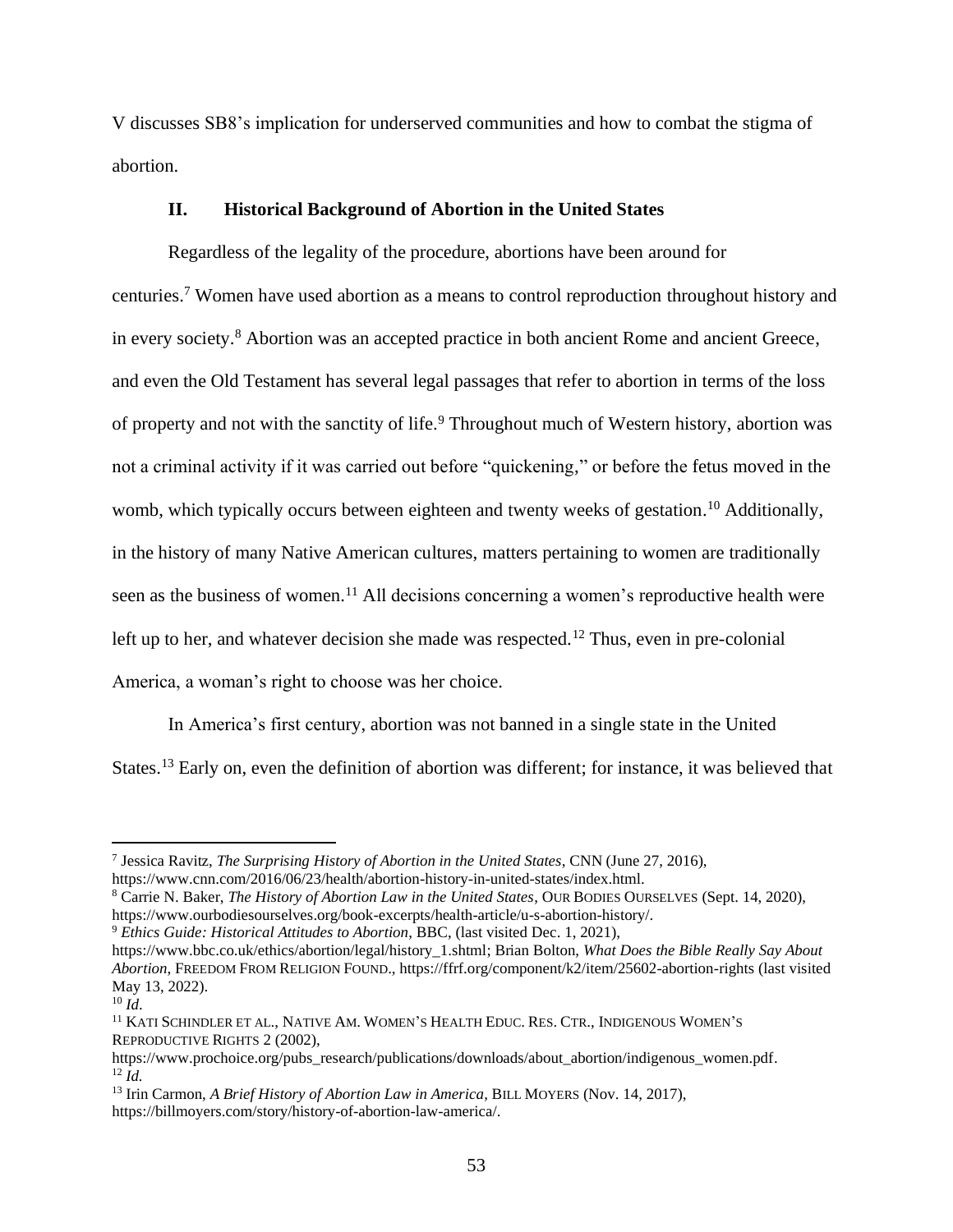a human life did not exist before a pregnancy quickened and if a pregnancy ended in its early stages, it had simply "slipped away." <sup>14</sup> The popular viewpoint regarding abortion and common law were grounded in the female experience of their bodies.<sup>15</sup> However, that attitude towards abortion in the United States began to change in the late 1800s. <sup>16</sup> By 1900, abortion was illegal everywhere in the United States, except to save the life of the mother.<sup>17</sup>

Surprisingly, the move to make abortions illegal was not due to any social or religious conservative pressure; rather, it was largely due to pressure from the medical community.<sup>18</sup> In the nineteenth century, the American Medical Association (AMA) began a crusade to make abortion illegal.<sup>19</sup> Dr. Horatio Storer, a Harvard Medical School graduate, lead the effort behind this campaign. <sup>20</sup> The movement was largely fueled by the observation that efforts to manage the timing of pregnancy resulted in falling birth rates among white women while an increasing number of immigrants entered the United States.<sup>21</sup> By 1880, most states had enacted restrictive abortion laws, and in 1873, Congress passed the Comstock Law that banned items including abortion drugs.<sup>22</sup> However, even with abortions being illegal, women still had them done, and at times, such as during the Great Depression, abortion rates seemed to increase despite the law.<sup>23</sup> During this period, women with means could travel to get abortions by leaving the country or paying a physician a lot of money to do the procedure illegally.<sup>24</sup> Unfortunately, underserved women did not enjoy the same access and often resorted to "back-alley" abortions that took place

- <sup>19</sup> *Id*.
- <sup>20</sup> *Id*.
- $^{21}$  *Id.*
- <sup>22</sup> *Id*.

 $^{24}$  *Id.* 

<sup>&</sup>lt;sup>14</sup> *Id.* (citing "When Abortion Was a Crime: Women, Medicine, and Law in the United States, 1867-1973").

<sup>15</sup> *Id.* <sup>16</sup> *Id.*

<sup>17</sup> Baker, *supra* note 8. <sup>18</sup> Ravitz, *supra* note 7.

<sup>23</sup> *Id*.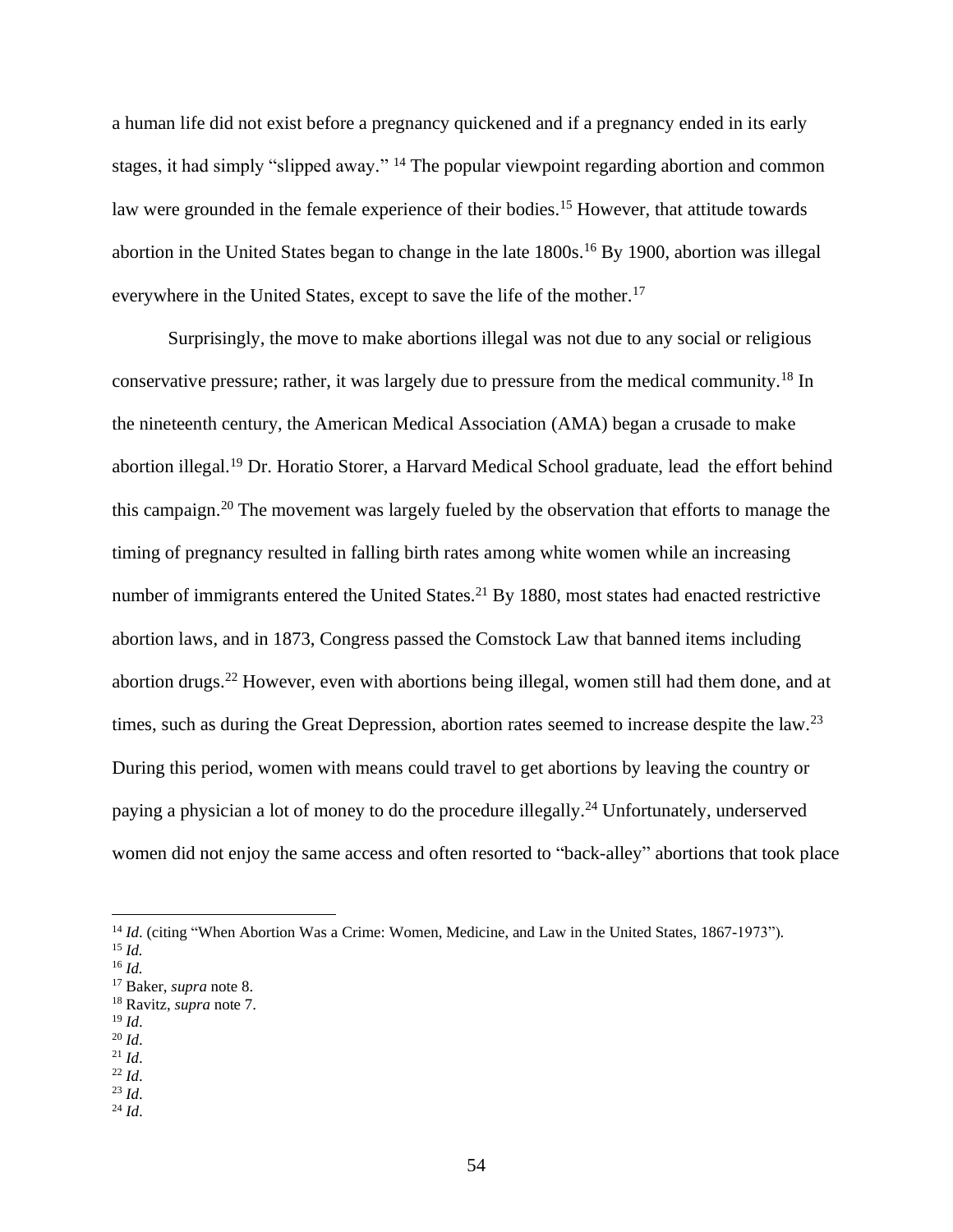using knitting needles, coat hangers, or the ingestion of chemicals.<sup>25</sup> In the 1950s and 1960s, the estimated number of illegal abortions in the United States was somewhere between two-hundred thousand and the low millions. <sup>26</sup> Then, in 1973, through the landmark case *Roe v. Wade*, abortion was legalized across the United States.<sup>27</sup>

*Roe v. Wade* guaranteed that women would have the right to choose whether to have an abortion.<sup>28</sup> In the case, the Court struck down a Texas abortion law from 1859 that prohibited abortions.<sup>29</sup> The Court reasoned that the Ninth and Fourteenth Amendments' constitutional right to privacy applied to a woman's decision to terminate her pregnancy.<sup>30</sup> Thus, a woman was allowed to have an abortion up to the third trimester of pregnancy or up to when the fetus would be able to live outside the womb.<sup>31</sup> Furthermore, abortions could be conducted after the third trimester only if the woman's life or health was at risk.<sup>32</sup> Women's health was defined in *Doe v*. *Bolton*, where the Court held that in terms of abortion, the definition of a woman's health must include both physical and mental health. $33$  Not long after this decision, state and federal lawmakers began enacting policies and laws that placed limits on abortion and abortion funding.

Following the Court's decision in *Roe v. Wade*, Congress enacted the Hyde Amendment, which blocks federal funds from being used to pay for abortion unless the abortion falls under one of the listed exceptions: rape, incest, or a determination that the pregnancy endangers the

 $^{25}$  *Id.* 

<sup>26</sup> *Id*; Rachel B. Gold, *Lessons from Before Roe: Will Past be Prologue?*, 6 GUTTMACHER POL'Y REV. 8, 8 (2003).

<sup>27</sup> Nina Totenberg, *As the Supreme Court Considers Roe v. Wade., A Look At How Abortion Became Legal*, NAT'L PUB. RADIO (Nov. 29, 2021), https://www.npr.org/2021/11/29/1056129045/as-the-supreme-court-considers-roe-vwade-a-look-at-how-abortion-became-legal.

<sup>28</sup> Roe v. Wade, 93 S. Ct. 705, 732 (1973), *modified by* Planned Parenthood of Southeastern Pennsylvania v. Casey, 112 S. Ct. 2791 (1992).

<sup>29</sup> *Id*. at 733.

<sup>30</sup> *Id*. at 727.

<sup>31</sup> *Id*.

<sup>32</sup> *Id*.

<sup>33</sup> *Summary of Roe v. Wade and Other Key Abortion Cases*, U.S. CONFERENCE OF CATHOLIC BISHOPS, https://www.usccb.org/issues-and-action/human-life-and-dignity/abortion/upload/Summary-of-Roe-v-Wade-and-Other-Key-Abortion-Cases.pdf (last visited Dec. 5, 2021).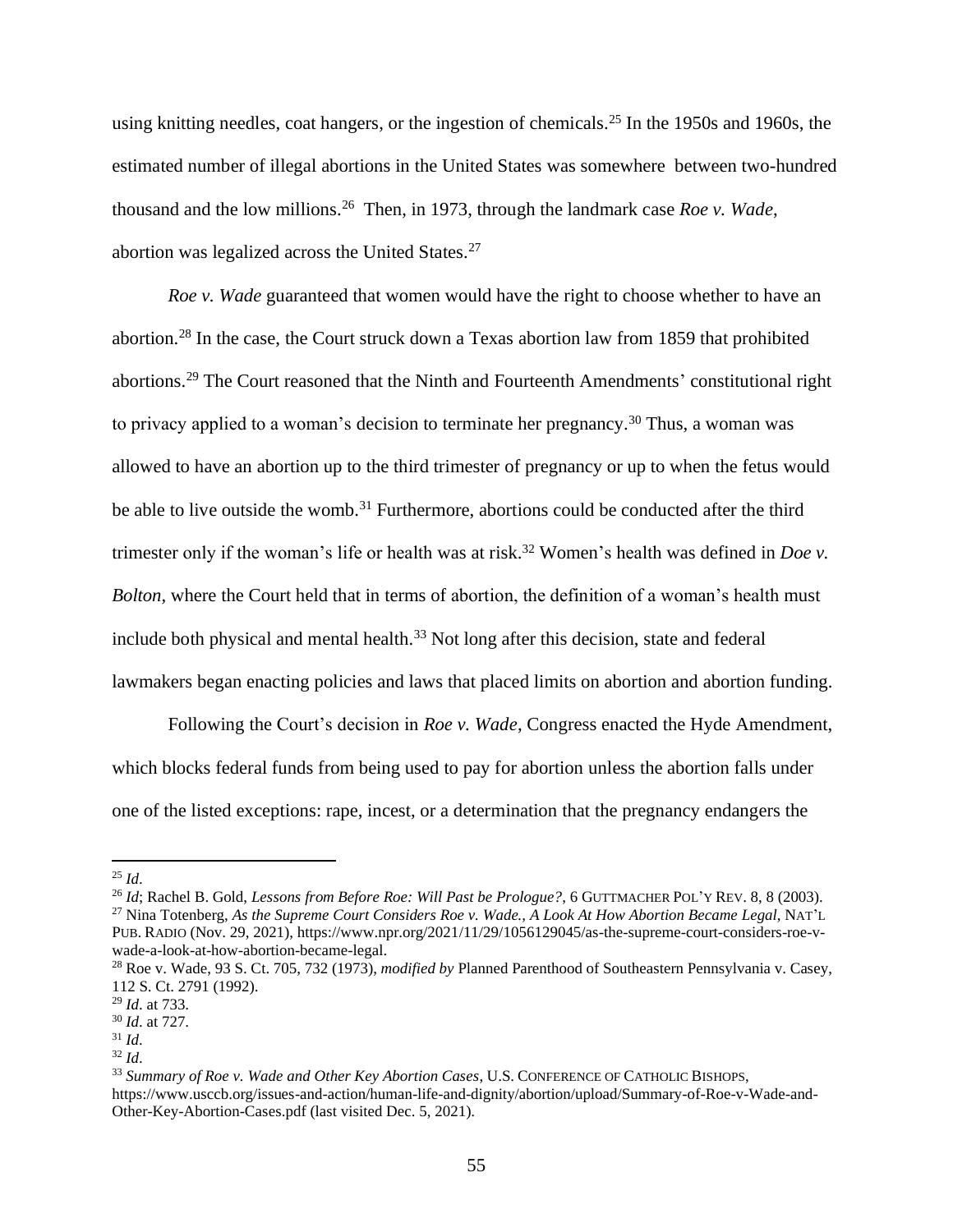woman's life.<sup>34</sup> The enactment of the Hyde Amendment resulted in dramatically limited coverage of abortion under Medicaid and other federal healthcare programs.<sup>35</sup> The Amendment is attached to the Congressional appropriations bill for the Department of Health and Human Services (HHS) and has been renewed annually by Congress.<sup>36</sup> Initially, the Amendment only affected abortion funding under Medicaid, but because Congress reauthorizes it annually as an attachment to the appropriations bill for HHS, it also restricts abortion funding under the Indian Health Service, Medicare, and the Children's Health Insurance Program.<sup>37</sup> Furthermore, language similar to that of the Hyde Amendment's has been incorporated into several other federal programs that pay for health care, including: the TRICARE program for the military, federal prisons, the Peace Corps, and the Federal Employees Health Benefits Program.<sup>38</sup> Additionally, the Affordable Care Act also included a provision that applied similar abortion coverage limits to plans sold through the HealthCare.gov Marketplace.<sup>39</sup> Thus, funding for abortions is still extremely limited and therefore limits women's access at the federal level.

Since the legalization of abortions, some states have enacted abortion laws that regulate and limit a woman's access to an abortion.<sup>40</sup> This is due to the significant amount of power that the United States Constitution grants states to make their own laws, including those that apply to abortion.<sup>41</sup> Some of the major provisions that are included in these state limitations are physician and hospital requirements, gestational limits, "partial-birth" abortion, public funding for

<sup>38</sup> *Id*. <sup>39</sup> *Id*.

<sup>34</sup> Alina Salganicoff et al., *The Hyde Amendment and Coverage for Abortion Services*, KAISER FAMILY FOUND. (Mar. 5, 2021), https://www.kff.org/womens-health-policy/issue-brief/the-hyde-amendment-and-coverage-forabortion-services/.

<sup>35</sup> *Id*.

<sup>36</sup> *Id*.

<sup>37</sup> *Id*.

<sup>40</sup> *An Overview of Abortion Laws,* GUTTMACHER INST., https://www.guttmacher.org/state-policy/explore/overviewabortion-laws (last updated Apr. 14, 2022).

<sup>41</sup> Baker, *supra* note 8.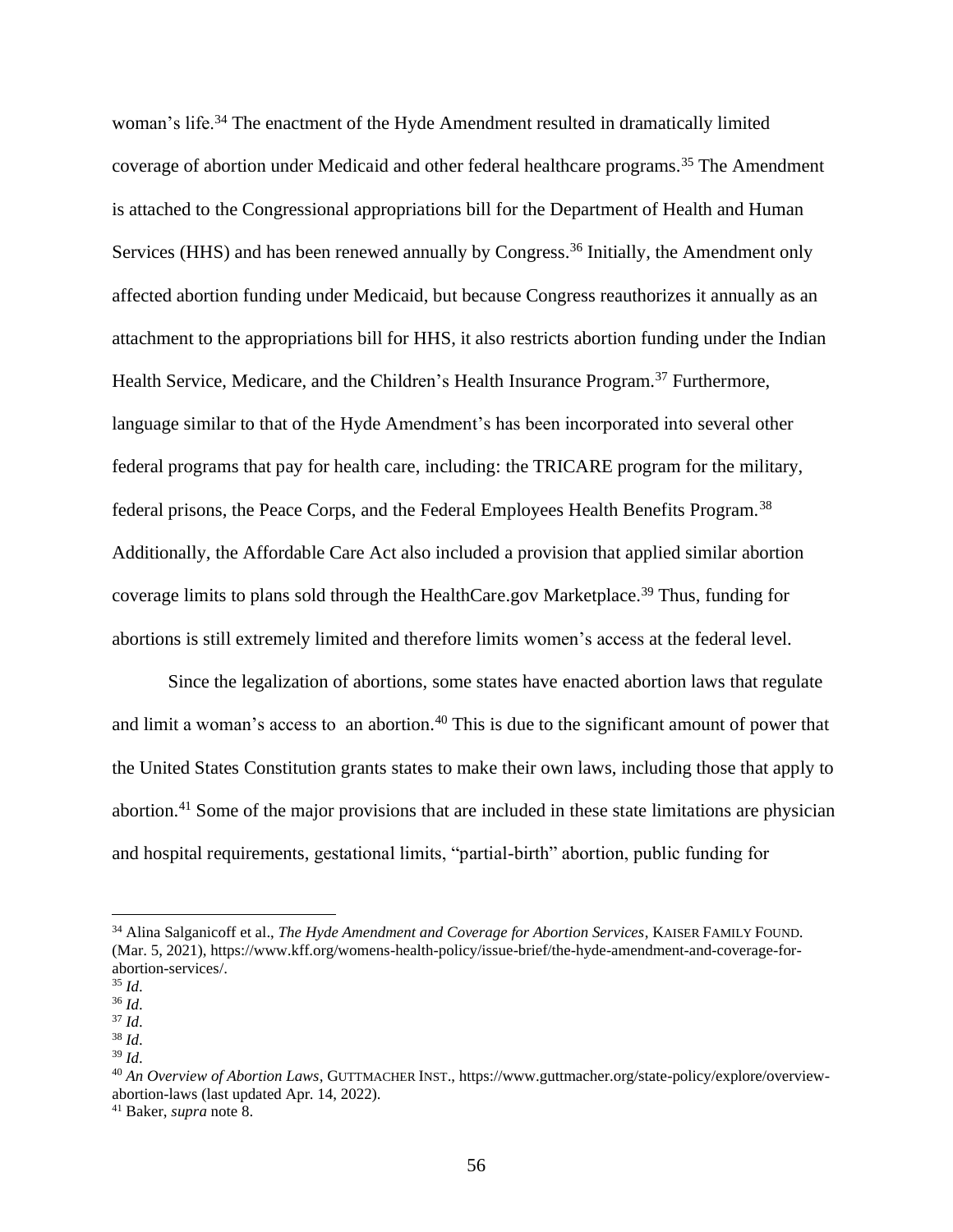abortions, coverage by private insurance, refusal for individual health care providers and institutions, state-mandated counseling, waiting periods, and parental involvement.<sup>42</sup> Thus, although abortions are legal in the United States under *Roe v. Wade*, it appears that is in name only.

#### **a. Abortions Impact on Women's Healthcare**

*Roe v. Wade* did not "invent" abortion; it merely made it so that women had access to safe abortions, considering that history has shown that making abortions illegal does not stop them. <sup>43</sup> There are demonstratable physical, emotional, and social health benefits from safe and legal abortions.<sup>44</sup> The most obvious benefit is the end of a period in American history where abortions were unsafe, sometimes medically incomplete, and left many women dead or injured.<sup>45</sup> Furthermore, when abortions are legal, physicians are free to conduct safe abortions without fear that their medical license would get revoked or fear of being imprisoned.<sup>46</sup>

In the twenty years before *Roe v. Wade*, it was estimated that the annual number of illegal abortions in the United States ranged from  $200,000$  to 1.2 million.<sup>47</sup> One research study that extrapolated data from North Carolina estimated that in 1967, 829,000 illegal or self-induced abortions occurred.<sup>48</sup> In 1969, a year before New York legalized abortion, complications from illegal abortions accounted for twenty-three percent of all pregnancy-related admissions to municipal hospitals in New York City.<sup>49</sup> After California legalized abortion in 1967, the number

<sup>42</sup> GUTTMACHER INST., *supra* note 40.

<sup>43</sup> Ravitz, *supra* note 7.

<sup>44</sup> *Medical and Social Health Benefits Since Abortion Was Made Legal in the U.S.*, PLANNED PARENTHOOD, https://www.plannedparenthood.org/uploads/filer\_public/eb/38/eb38bdf9-7ebb-4067-8758- 13d28afa1d51/pp\_med\_soc\_benefits\_abortion\_final\_1.pdf (last updated Jan. 2015).

<sup>45</sup> *Id*.

<sup>46</sup> *Id*.

<sup>47</sup> *Id*.

<sup>48</sup> Rachel B. Gold, *Lessons from Before Roe: Will Past be Prologue?*, 6 GUTTMACHER POL'Y REV. 8, 8 (2003).

<sup>49</sup> PLANNED PARENTHOOD, *supra* note 44.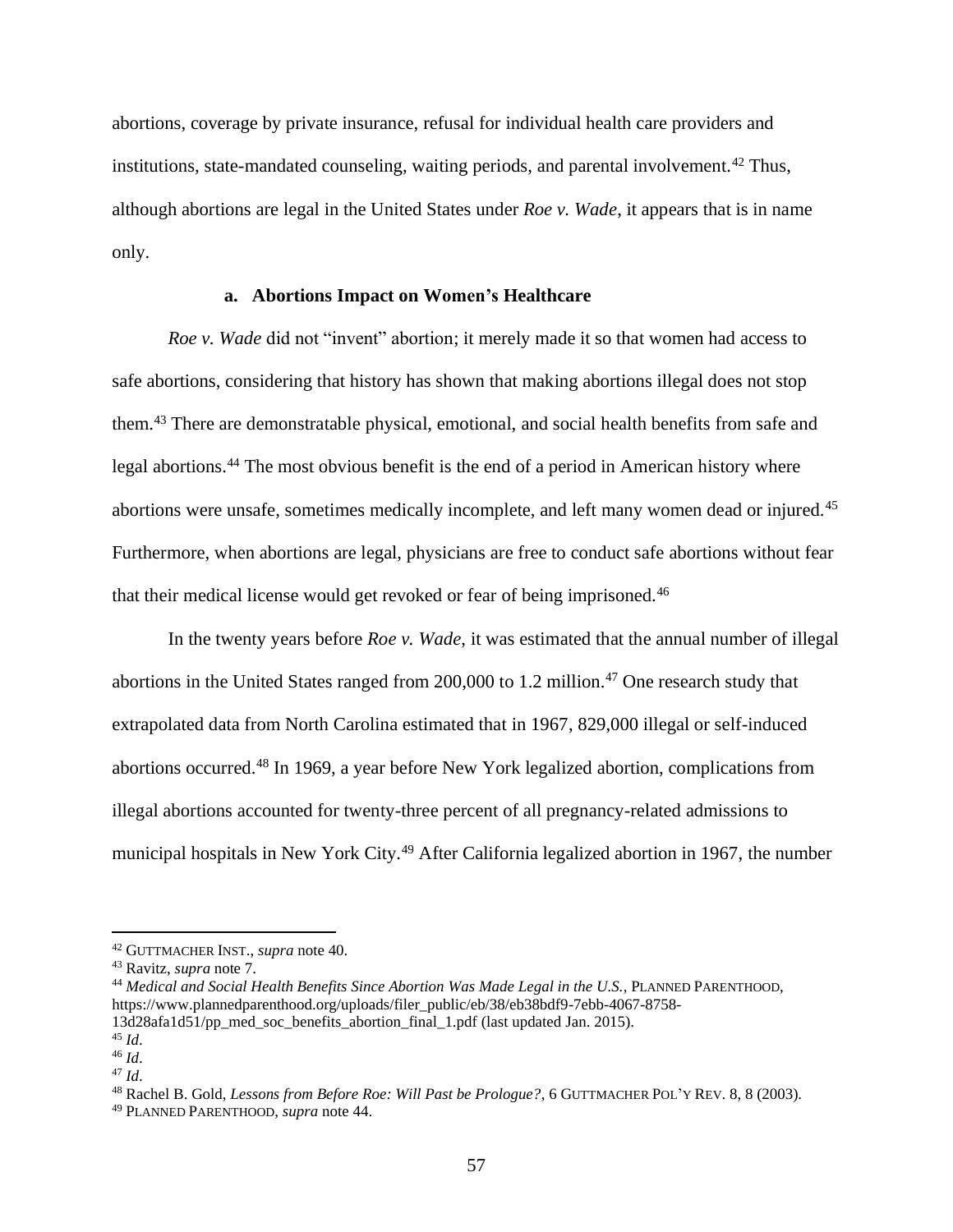of admissions to Los Angeles County/University of Southern California Medical Center for infections as a result of illegal abortions fell by almost seventy-five percent.<sup>50</sup> These percentages alone are strong evidence of how having access to safe abortions can profoundly impact a woman's health and prevent her from suffering a severe infection or dying because of an incomplete and dangerous procedure done by someone who may or may not be medically trained.

Since the legalization of abortion, women could make family planning decisions much earlier in their pregnancy. In 1973, after *Roe v. Wade*, women who wanted or needed to get an abortion were getting them much earlier in their pregnancy.<sup>51</sup> For instance, in 1973, only thirtysix percent of abortions were performed at or before eight weeks of pregnancy.<sup>52</sup> Similarly, in 2019, 92.7 percent of abortions were performed before thirteen weeks of pregnancy, 42.3 percent occurred at or around nine weeks of pregnancy, and 6.2 percent occurred between fourteen to twenty weeks of pregnancy.<sup>53</sup>

Since the legalization of abortions, pregnancy-related deaths have also declined dramatically.<sup>54</sup> In 1965, seventeen percent of all deaths due to pregnancy and childbirth were because of illegal abortions.<sup>55</sup> After *Roe v. Wade*, deaths from illegal abortions decreased to nineteen in 1973, six in 1974, and from "1979 to 2017, the number of women who died in a year was never higher than two." <sup>56</sup> Pregnancy-related death rates did not drop for all women after the

<sup>50</sup> *Id*.

<sup>51</sup> *Id*.

<sup>52</sup> *Id*.

<sup>53</sup> *CDCs Abortion Surveillance System*, CDC, https://www.cdc.gov/reproductivehealth/data\_stats/abortion.htm (last updated Nov. 22, 2021).

<sup>54</sup> Madison Czopek, *Deaths from Abortions Still Happen, But They Declined Sharply After Roe v. Wade*, POLITIFACT (Oct. 21, 2021), https://www.politifact.com/factchecks/2021/oct/13/viral-image/deaths-abortions-still-happen-theydeclined-sharpl/.

<sup>55</sup> Gold, *supra* note 48.

<sup>56</sup> Czopek, *supra* note 54.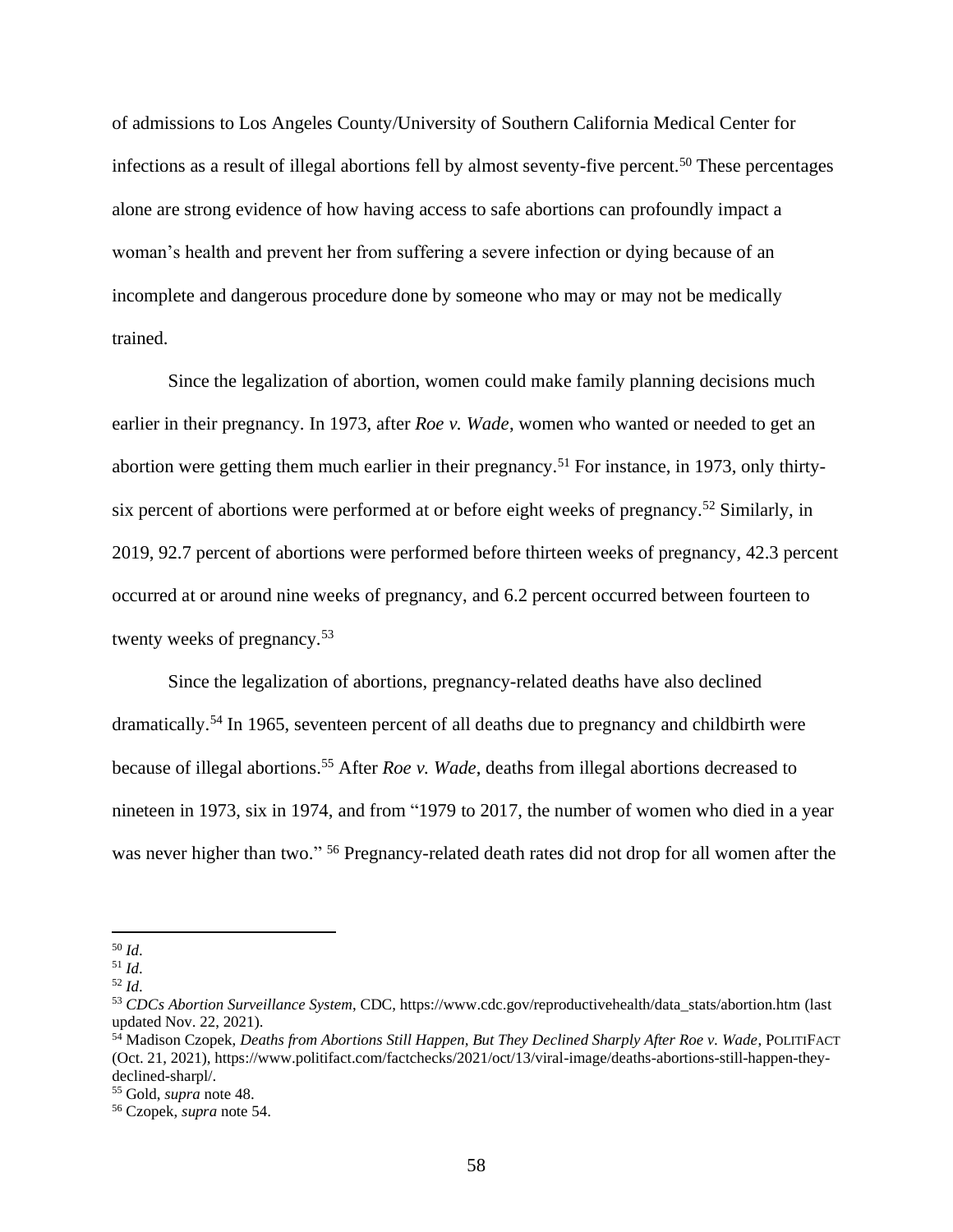legalization of abortion<sup>57</sup>. For some, especially minority women, a legal abortion was still out of reach. The Centers for Disease Control and Prevention (CDC) estimates that from 1972 to 1974, the mortality rate due to illegal abortion for nonwhite women was twelve times that of white women.<sup>58</sup>

Aside from a decrease in death rates due to illegal abortions, access to medically safe abortions has other far-reaching, profound impacts on American women. According to the American Psychological Association (APA), "women who are denied an abortion are more likely to initially experience higher levels of anxiety, lower life satisfaction, and lower selfesteem when compared to women who received an abortion."<sup>59</sup> Additionally, "unwanted pregnancy has been associated with cognitive, emotional, and social processes deficits to the resulting child."<sup>60</sup> Furthermore, "access to safe and legal abortion is central to attaining social equality for women."<sup>61</sup> Thus, it's obvious that having access to safe abortions is not only mentally beneficial to women, but has social equality impacts as well.

#### **1. Underserved Communities**

The illegality of abortions has disproportionately impacted poor women and their families.<sup>62</sup> A study done in the 1960s of low-income women living in New York City found that almost one in ten had attempted to terminate a pregnancy by illegal abortion, and nearly four in ten said that they knew someone who had attempted to obtain an illegal pregnancy.<sup>63</sup> Of the women studied who said they had had an illegal abortion, eight in ten said that they had

<sup>57</sup> Gold, *supra* note 48

<sup>58</sup> *Id*.

<sup>59</sup> *Abortion and Mental Health*, AM.PSYCHOLOGICAL ASS'N, https://www.apa.org/pi/women/programs/abortion (last updated June 2018).

<sup>60</sup> *Id*.

<sup>61</sup> *Id.*

<sup>62</sup> Gold, *supra* note 48.

<sup>63</sup> *Id*.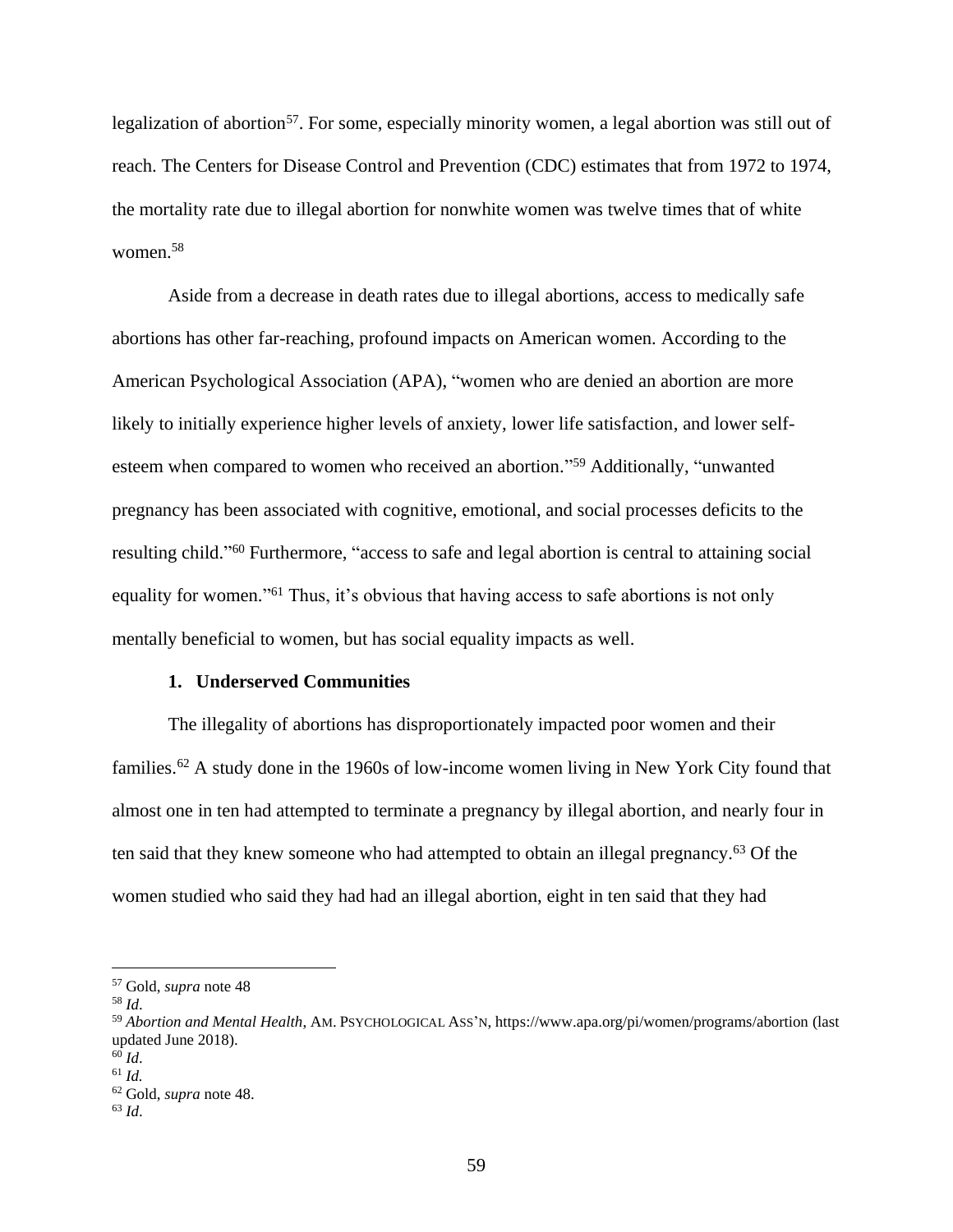attempted a self-induced abortion, and only two percent said that a physician was involved in some way.<sup>64</sup> There was also a clear racial disparity in the data pertaining to mortality because of abortion.<sup>65</sup> In New York City in the 1960s, one in four childbirth-related deaths among white women was because of abortions, whereas, one in two childbirth-related deaths among nonwhite and Puerto Rican women were due to illegal abortions. 66

Women of underserved communities have not benefited equally in the progress following the legalization of abortions. Women of lower socioeconomic status and women of color have a higher abortion rate than women of higher socioeconomic status and white women.<sup>67</sup> For instance, in 2011, the unintended pregnancy rate among women who had an income below the federal poverty level was more than five times that among women with an income at or above the poverty level.<sup>68</sup> Many factors contribute to this disparity, including access to affordable healthcare.<sup>69</sup> For instance, Black women struggle to afford birth control that best meets their personal needs, which in turn results in a higher rate of unintended pregnancies.<sup>70</sup> Unfortunately, for a woman who is struggling financially, the cost of an abortion may be more than she is able to afford on her own.<sup>71</sup> Thus, the impact that the right to a safe abortion has had on women in underserved communities is complicated and involves a number of factors. On the one hand, it has provided more family planning opportunities. On the other hand, this benefit can be stifled

<sup>64</sup> *Id*.

<sup>65</sup> *Id*. at 10.

<sup>66</sup> *Id*.

<sup>67</sup> Christine Dehlendorf et al., *Disparities in Abortion Rates: A Public Health Approach*, 103 Am. J. Pub. Health, 1772, 1772 (2013).

<sup>68</sup> Heather D. Boonstra, *Abortion in the Lives of Women Struggling Financially: Why Insurance Coverage Matters*, 19 GUTTMACHER POL'Y REV. 46, 47 (2016).

<sup>69</sup> Nambi Ndugga & Samantha Artiga, *Disparities in Health and Health Care: 5 Key Questions and Answers*, KFF, (May 11, 2021) https://www.kff.org/racial-equity-and-health-policy/issue-brief/disparities-in-health-and-healthcare-5-key-question-and-answers/.

<sup>70</sup> AM.PSYCHOLOGICAL ASS'N, *supra* note 59.

<sup>71</sup> Boonstra, *supra* note 68.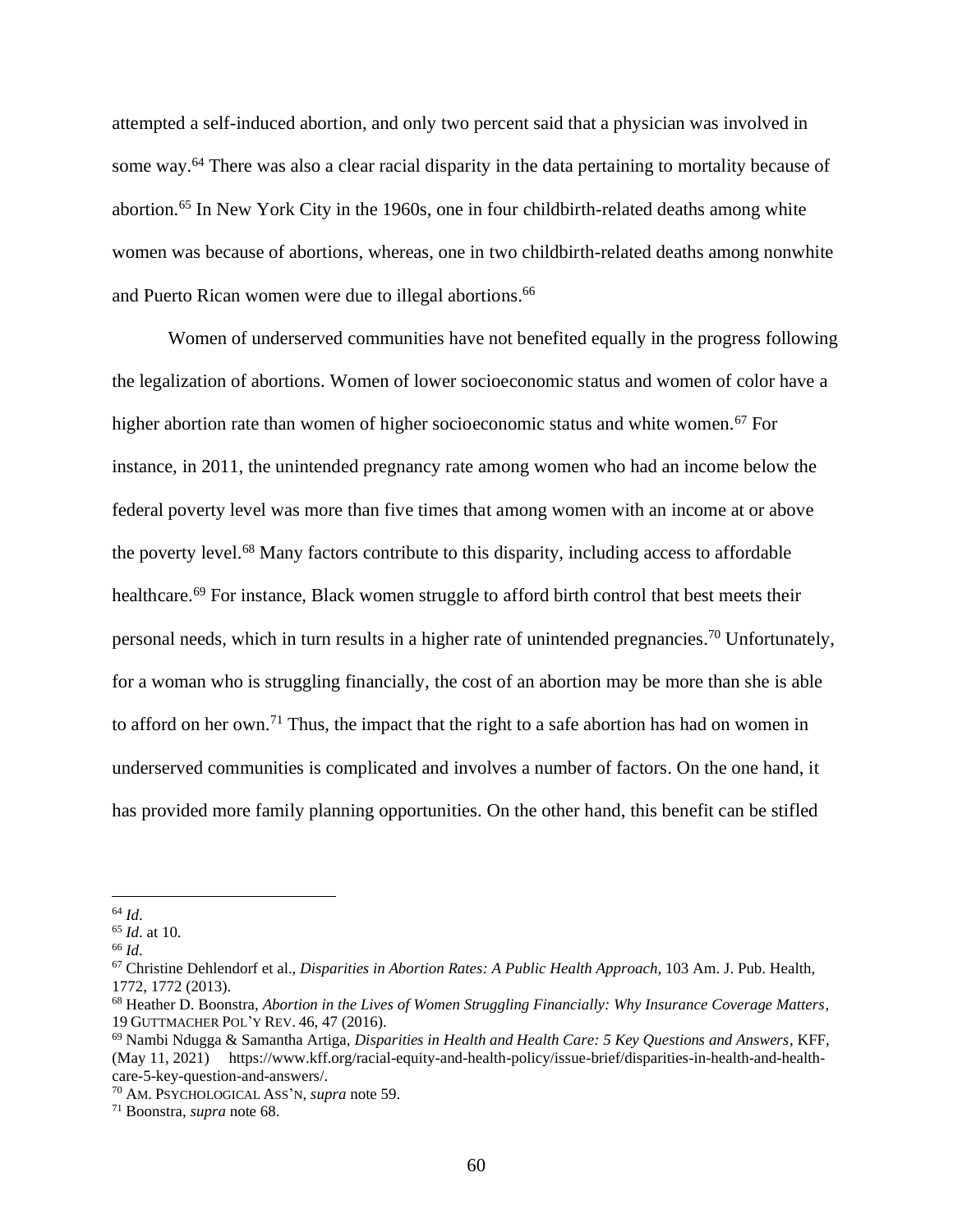depending on whether women can afford an abortion and, if the state they live in is restrictive, whether they can afford to travel to another state for the procedure.

#### **III. Texas' Legislative History of Restricting Abortion**

Texas has had a complicated relationship with the legalization of abortion. Since *Roe v. Wade*, Texas law has required that only doctors perform abortions, regulated abortion clinics, and limited third-trimester abortions to only rare and severe medical cases.<sup>72</sup> However, over the past two decades, anti-abortion politicians have tried to stop people from accessing abortions by imposing new restrictions. 73

The Texas legislature has passed a number of laws throughout the years that aim to limit access to abortion. In 2003, Texas passed the "Women's Right to Know Act" that inadvertently resulted in doctors giving their patients misleading information about abortion procedures, doctors providing alternatives to the procedure, and making patients wait twenty-four hours before the procedure.<sup>74</sup> The law also required abortions at sixteen weeks or later to be performed in an ambulatory surgical center, which none of Texas' fifty-four abortion providers met the standard for.<sup>75</sup> In 2005, the Texas legislature banned abortions after twenty-four weeks and enacted a requirement of parental consent for people under eighteen who are seeking an abortion.<sup>76</sup> In 2011, they enacted a mandatory sonogram law that requires a sonogram to be performed at least twenty-four hours before an abortion procedure and for the doctor to display the sonogram with an audible heartbeat and explain the results.<sup>77</sup> In 2017, Texas banned insurers from including coverage for abortion in health plans which means people were required to

<sup>72</sup> *A recent History of Restrictive Abortion Laws in Texas*, AM. CIV. LIBERTIES UNION OF TEX.,

https://www.aclutx.org/en/recent-history-restrictive-abortion-laws-texas (last visited Dec. 1, 2021).

<sup>73</sup> *Id*.

<sup>74</sup> *Id.* <sup>75</sup> *Id*.

<sup>76</sup> *Id*.

<sup>77</sup> *Id*.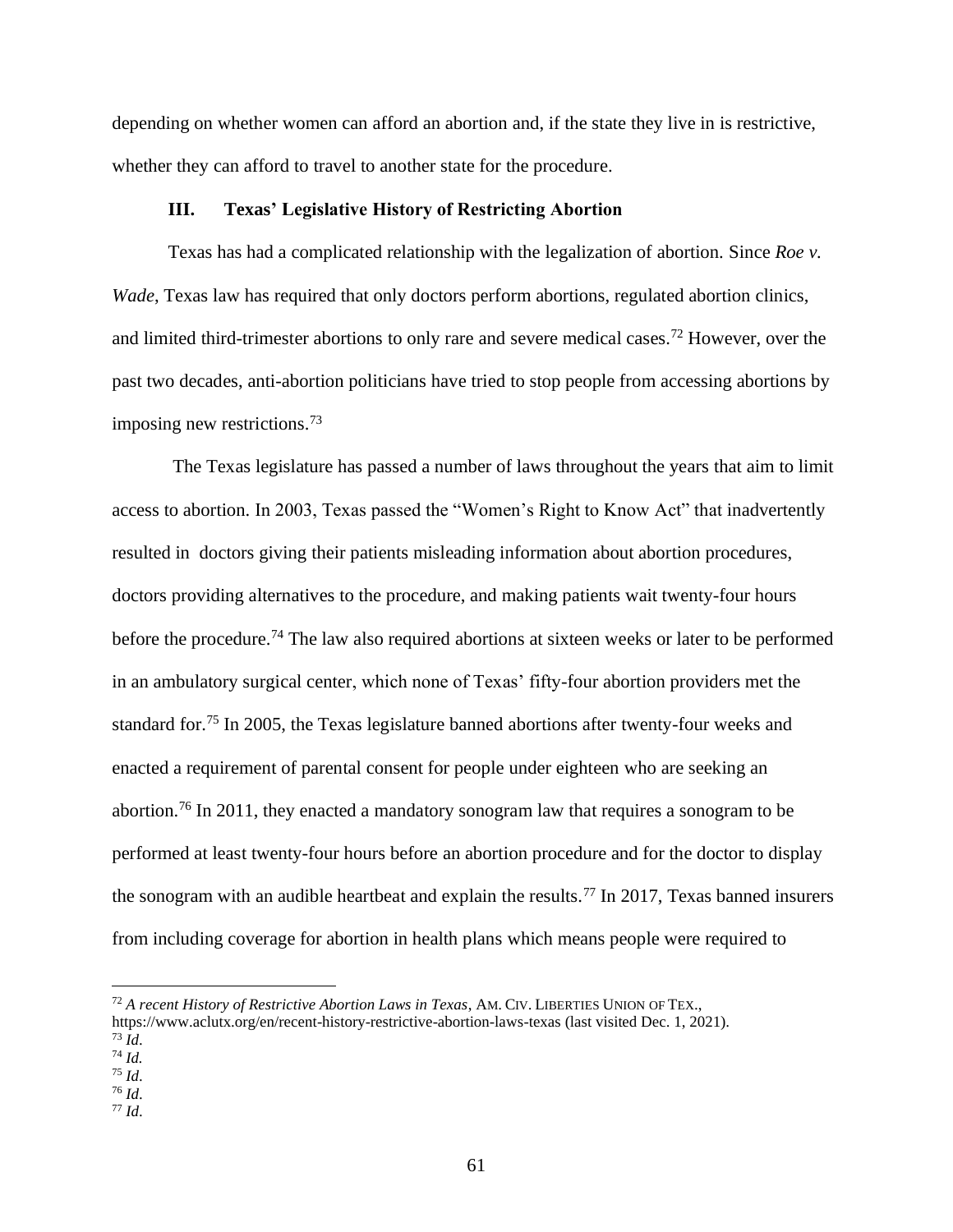purchase separate coverage for abortions.<sup>78</sup> In 2019, the Texas House of Representatives passed House Bill 16, which criminalized abortion providers who do not provide medical care to a fetus that is born after abortion, and Senate Bill 22, which banned government affiliation with abortion providers or their affiliates.<sup>79</sup> Senate Bill 22 is particularly troublesome because it bans government entities from entering into partnerships or providing assistance to clinics that are affiliated with abortion providers, even if they do not provide abortions.<sup>80</sup> This cuts off funding for communities that rely on low-cost clinics for health care other than abortions.<sup>81</sup>

#### **IV. Texas Senate Bill 8**

SB8, sometimes referred to as the "Heartbeat Bill," is one of the most restrictive abortion bans in the United States.<sup>82</sup> Generally, a fetal heartbeat becomes detectable around the sixth week of pregnancy.<sup>83</sup> Banning abortion at six weeks in pregnancy is essentially banning the procedure at a time when many women may not know that they are pregnant.<sup>84</sup>Additionally, the law has no exception for rape, sexual abuse, incest, or fetal anomaly diagnoses.<sup>85</sup> In essence, this law almost entirely eliminates abortion access and imposes an unconstitutional ban on abortion in the state of Texas.<sup>86</sup>

#### **a. Bill Structure and What Makes It So Unique**

The structure of SB is unique in that it contains a "private cause of action" provision,

<sup>78</sup> *Id*.

<sup>79</sup> *Id*.

<sup>80</sup> *Id*.

<sup>81</sup> *Id*.

<sup>82</sup> *What You Need To Know About Texas' New Abortion Ban Effective Sept. 1, 2021*, PLANNED PARENTHOOD OF GREATER TEX., https://www.plannedparenthood.org/planned-parenthood-greater-texas/senate-bill-8 (last visited Jan. 5, 2022).

<sup>83</sup> Peter N. Salib, *Ban Them All; Lets the Courts Sort Them Out*, 100 Tex. L. Rev. 13, 15 (2022).

<sup>84</sup> AM. CIV. LIBERTIES UNION OF TEX., *supra* note 72.

<sup>85</sup> PLANNED PARENTHOOD OF GREATER TEX., *supra* note 82.

<sup>86</sup> AM. CIV. LIBERTIES UNION OF TEX., *supra* note 72.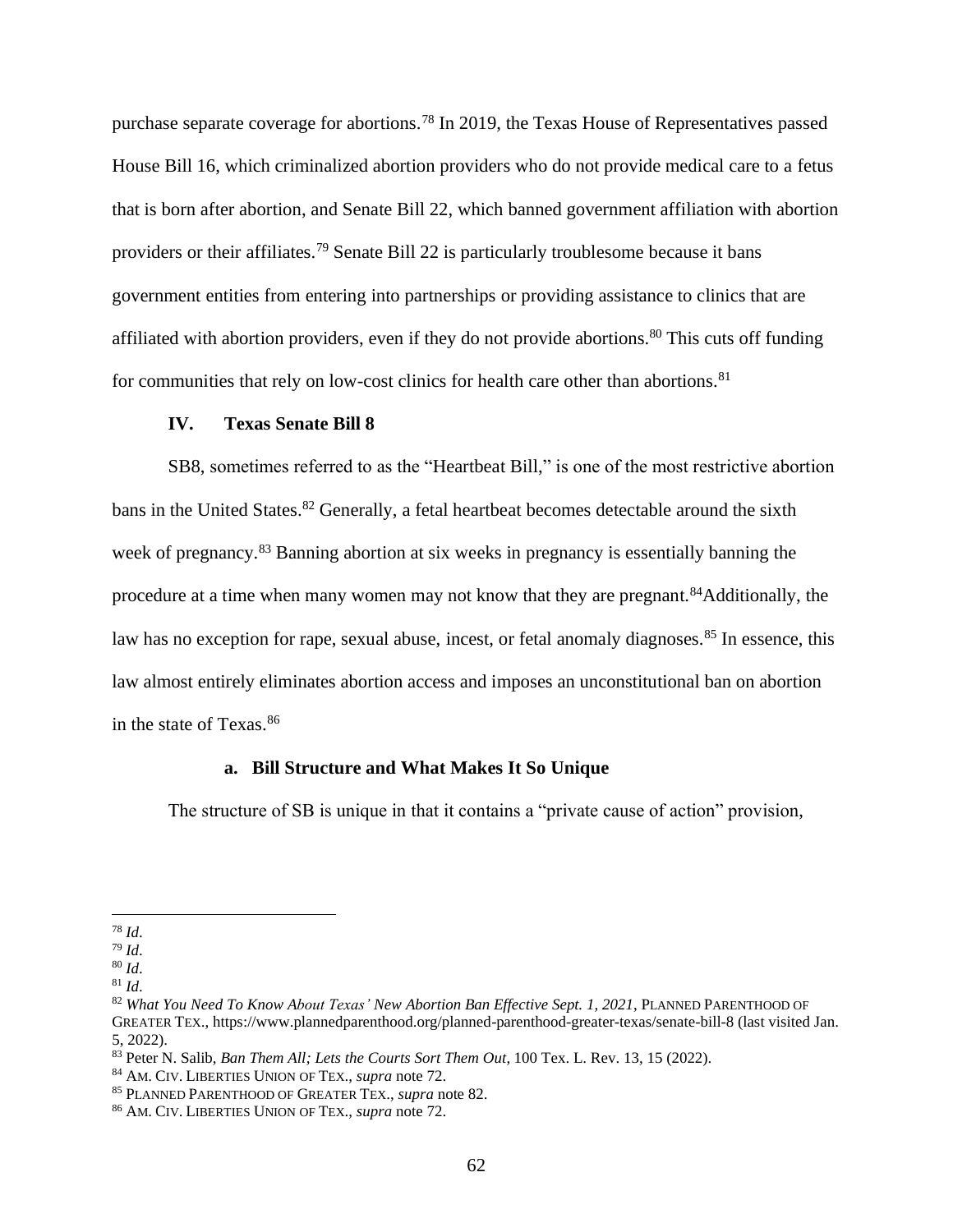making it hard to challenge this abortion ban in court.<sup>87</sup> This provision allows private citizens to enforce the law rather than the state.<sup>88</sup> Essentially, this provision allows private citizens to sue abortion providers and anyone who aids a woman in getting access to abortion care.<sup>89</sup> This basically creates a bounty system which, if plaintiffs are successful in their suit against the abortion providers, allows them to collect cash judgements of \$10,000 (plus legal fees) from the provider they are suing, but if they lose, they do not have to pay the defendants' legal costs. <sup>90</sup> It is also written so that abortion providers cannot obtain pre-enforcement relief against state officials. Because state officials are not permitted to enforce the Act, they have sovereign immunity, and state court judges also have immunity under the *Ex Parte Young* exception and Fifth Circuit precedent.<sup>91</sup> Any person who wants to challenge the constitutionality of the Act must wait to be sued and then assert their constitutional claims in the private enforcement action.<sup>92</sup>

SB8 entirely removes enforcement from state jurisdiction and expands who can sue and be sued over abortions.<sup>93</sup> The statute permits even people who live outside of Texas to file a complaint in any court in the state if they believe an abortion has been performed.<sup>94</sup>Additionally, it holds almost everyone involved in the abortion procedure, except for the woman who gets the abortion, liable.<sup>95</sup> A \$10,000 fine will be imposed on anyone who performs, aids, or abets an

<sup>87</sup> *Everything You need To Know About SB8, Texas' Latest Extreme Abortion Restriction*, PLANNED PARENTHOOD OF GULF COAST, https://www.plannedparenthood.org/planned-parenthood-gulf-coast/sb8 (last visited Jan. 11, 2022). <sup>88</sup> *Id*.

<sup>89</sup> *Id*.

<sup>90</sup> Alan Feuer, *The Texas Abortion Law Creates a Kind of Bounty Hunter. Here's How It Works,* N.Y. TIMES (Sept. 10, 2021), https://www.nytimes.com/2021/09/10/us/politics/texas-abortion-law-facts.html.

<sup>91</sup> Ed Whelan*, A Quick Primer On Litigation Over Texas Heartbeat Act,* NAT'L REVIEW (Aug. 30, 2021), https://www.nationalreview.com/bench-memos/a-quick-primer-on-litigation-over-texas-heartbeat-act/.  $92$  *Id.* 

<sup>93</sup> Feuer, *supra* note 90.

<sup>94</sup> *Id*.

<sup>95</sup> *Id*.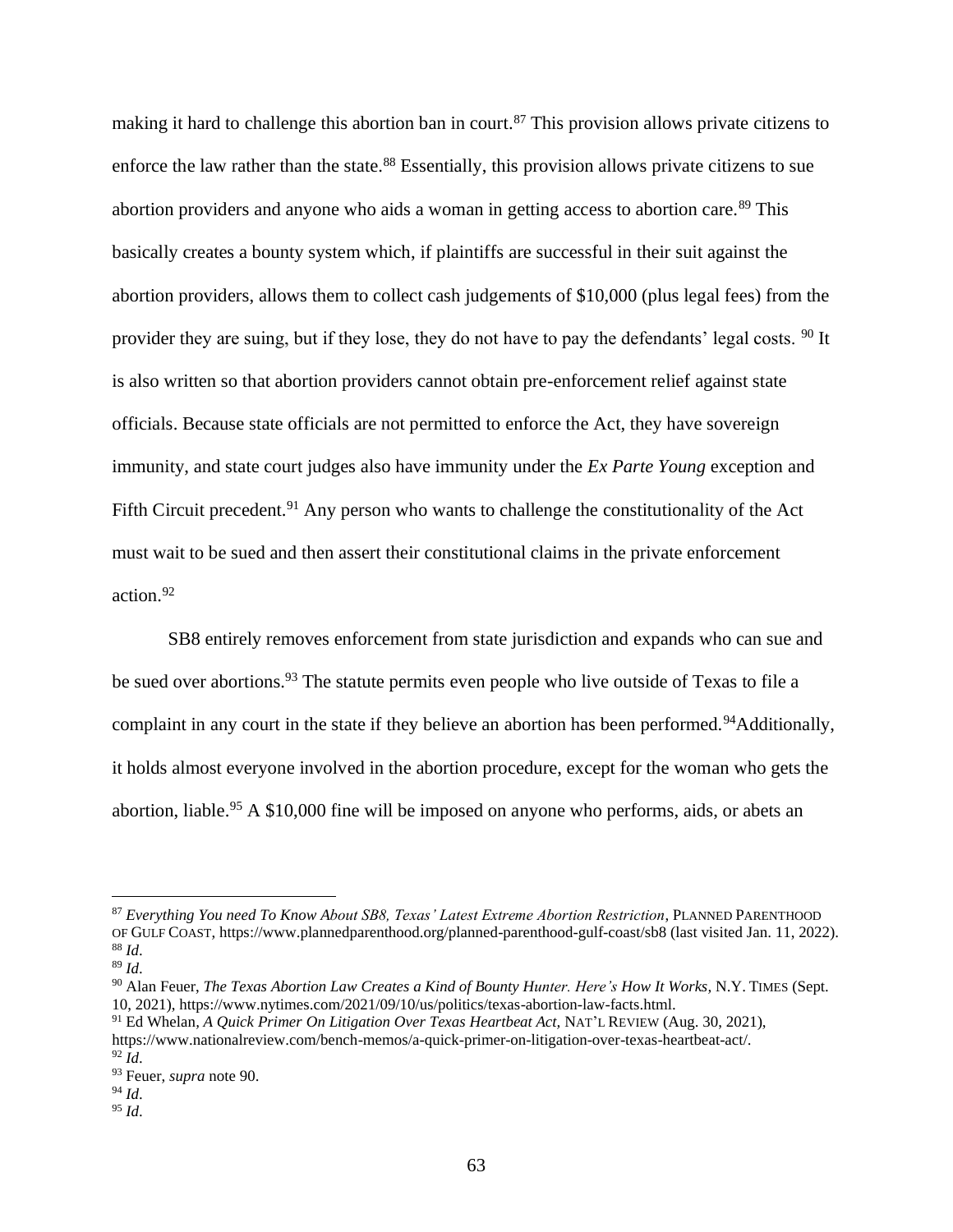abortion of any fetus with a detectable heartbeat.<sup>96</sup> This means that doctors, nurses, insurance companies, and even the person that provides transportation to the abortion procedure, such as Uber and Lyft drivers, could be named in the suit.<sup>97</sup>

Essentially, the law is constructed in such a way that it outright bans all abortions because providing the procedure is illegal at a time when women barely know they are pregnant and prohibits states officials from enforcing the Act in any way since it authorizes private citizens to bring civil actions against abortion providers.<sup>98</sup>

#### **i. Undue Burden Clause**

The statute also includes a clause that allows defendants to escape liability by showing that imposing liability would place an undue burden on women seeking abortions. <sup>99</sup> This section seeks to prevent people who are sued under the law from challenging its constitutionality and tries to dictate how courts are to interpret Supreme Court precedents such as *Roe v. Wade* and *Planned Parenthood v. Casey*. <sup>100</sup> The statute borrows the language "undue burden" from *Casey*, a case where the Supreme Court held that abortion laws imposing undue burdens are unconstitutional.<sup>101</sup> This clause essentially provides an affirmative defense to liability if "the defendant demonstrates that the relief sought by the claimant will impose an undue burden on a woman – seeking an abortion."<sup>102</sup> The statute narrowly defines "undue burden" and provides conditions under which a "defendant may not establish an undue burden."<sup>103</sup>

<sup>101</sup> Salib, *supra* note 83, at 17.

<sup>96</sup> Salib, *supra* note 83..

<sup>97</sup> Feuer, *supra* note 90.

<sup>98</sup> *Id*.

<sup>99</sup> Salib, *supra* note 83.

<sup>100</sup> Maggie Astor, *Here's What the Texas Abortion Law Says*, N.Y. TIMES (Sept. 9, 2021), https://www.nytimes.com/article/abortion-law-texas.html.

<sup>102</sup> *Id*.

<sup>103</sup> *Id*.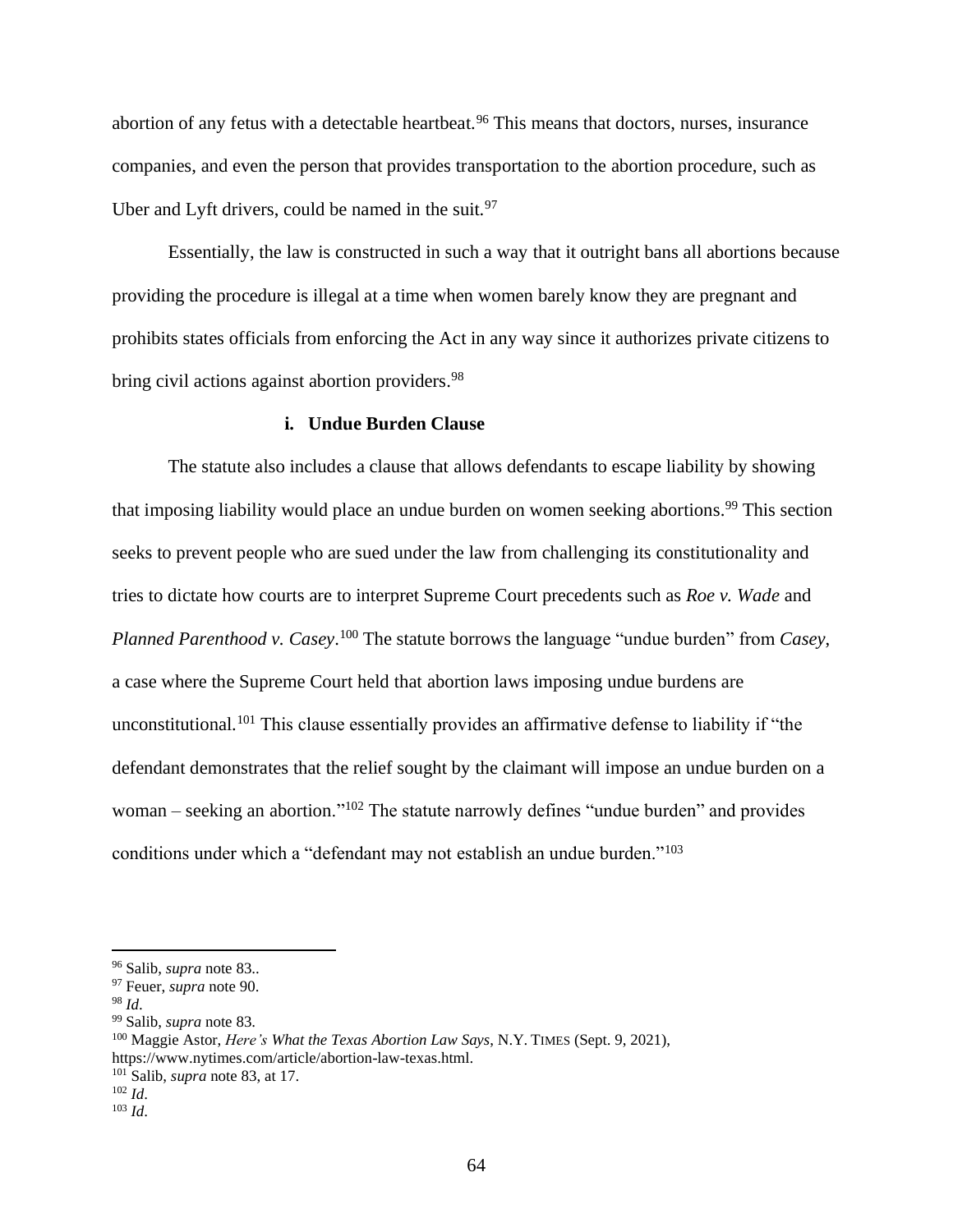Texas legislators tried to set the terms by which the undue burden standard can be interpreted by judges.<sup>104</sup> A judge cannot find that an undue burden exists unless the defendants prove certain facts.<sup>105</sup> The law also places limitations on who has standing to sue by asserting that only the United State Supreme Court can determine if someone has standing.<sup>106</sup> Additionally, it says that if *Roe v. Wade* or *Planned Parenthood v. Casey* gets overturned, then people who are sued under SB8 can "no longer defend themselves based on abortion right principles," even if they are being sued in connection with an abortion performed while *Roe v. Wade* and *Planned Parenthood v. Casey* are still good law.<sup>107</sup>

#### **b. Lack of Judicial Intervention**

Several cases have been filed challenging SB8, including cases brought by abortion providers and the Biden Administration, in attempts to thwart enforcement of the restrictive law. On September 1, 2021, the Supreme Court denied Whole Woman's Health's application for injunctive relief.<sup>108</sup> The providers who brought the suit argued that if the law went into effect, it would be detrimental to all abortion providers in the state.<sup>109</sup> The petition made it all the way to the Supreme Court, where the Court refused to intervene, letting SB8 go into effect.<sup>110</sup> The majority reasoned that an application for a stay "presents complex and novel antecedent procedural questions" that should be resolved in the lower courts.<sup>111</sup>

<sup>104</sup> Astor, *supra* note 100.

<sup>105</sup> *Id*.

<sup>106</sup> *Id*.

<sup>&</sup>lt;sup>107</sup> Planned Parenthood of Southeastern Pennsylvania v. Casey, 112 S. Ct. 2791 (1992).

<sup>108</sup> Whole Woman's Health v. Jackson, 142 S. Ct. 522 (2021).

<sup>109</sup> Diego Zambrano, *Maneuvering Around the Court: Stanford's Civil Procedure Expert Diego Zambrano on the Texas Abortion Law*, STANFORD LAW SCH. BLOG (Sept. 8, 2021), https://law.stanford.edu/2021/09/08/maneuveringaround-the-court-stanfords-civil-procedure-expert-diego-zambrano-on-the-texas-abortion-law/. <sup>110</sup> *Id*.

 $111$  *Id.*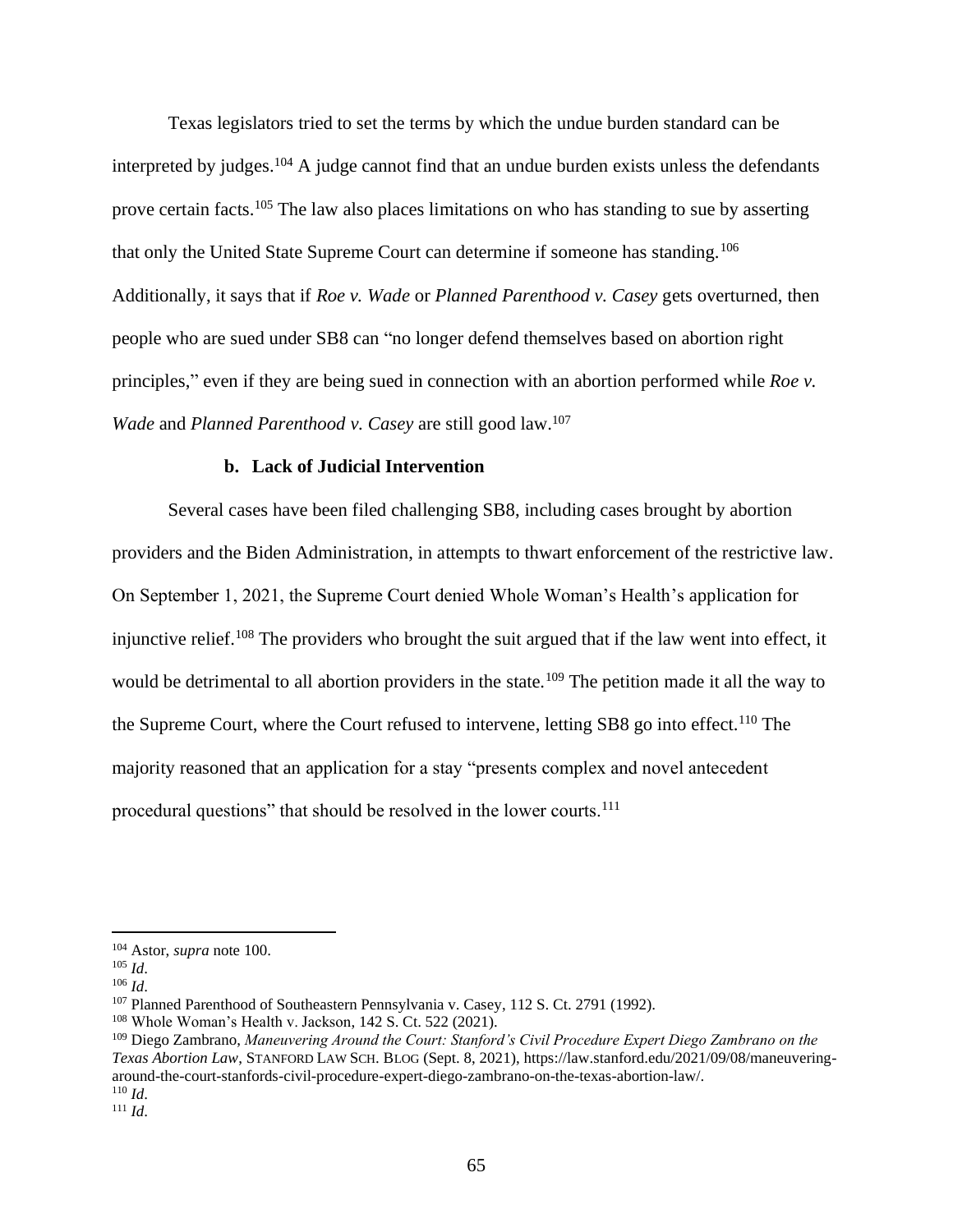On July 13, 2021, the American Civil Liberties Union, the ACLU of Texas, and a number of partners filed a federal lawsuit on behalf of abortion providers.<sup>112</sup> This case challenges whether Texas can insulate itself by effectively outsourcing the enforcement of the abortion ban to the public.<sup>113</sup> This challenge made its way to the Supreme Court three times, and on December 10, 2021, the Supreme Court issued a ruling that ended the most promising pathway to blocking the abortion ban.<sup>114</sup> A 5-4 majority opinion held that the plaintiffs could not bring suit against the classes of judges, clerks, or the state attorney general but that a narrow portion of the case may proceed against the Texas Medical Board and other licensing authorities.<sup>115</sup> The case was remanded back to the Fifth Circuit Court of Appeals, which sent the case back to the district court so it could proceed against the licensing officials.<sup>116</sup>

Not only did private entities file suit against Texas in an attempt to stop the enactment of the bill, but the Justice Department also filed a lawsuit against the state of Texas, attempting to prevent it from enforcing SB8.<sup>117</sup> The complaint sought a declaratory judgement, arguing that SB8 is invalid under the Supremacy Clause and the Fourteenth Amendment, is preempted by federal law and violates the doctrine of intergovernmental immunity.<sup>118</sup> Additionally, the lawsuit brought by the United States sought an order to permanently, enjoin the State of Texas and anyone who would bring suit under the law, from implementing or enforcing it.<sup>119</sup> The complaint alleged that "Texas was in open defiance of the constitution by banning abortion at

<sup>112</sup> AM. CIV. LIBERTIES UNION, *supra* note 3.

<sup>113</sup> Jennifer Gerson, *The 19th Explains: How 3 Lawsuits Could Potentially Stop the Texas Abortion Ban*, 19TH NEWS (Oct. 1, 2021), https://19thnews.org/2021/10/how-3-lawsuits-could-stop-the-texas-abortion-ban/. <sup>114</sup> AM. CIV. LIBERTIES UNION, *supra* note 3.

<sup>115</sup> *Id*.

<sup>116</sup> *Id*.

<sup>117</sup> Press Release, U.S. Dep't of Justice, Justice Department Sues Texas Over Senate Bill 8 (Sept. 9, 2021), https://www.justice.gov/opa/pr/justice-department-sues-texas-over-senate-bill-8  $118$  *Id.* 

<sup>119</sup> *Id*.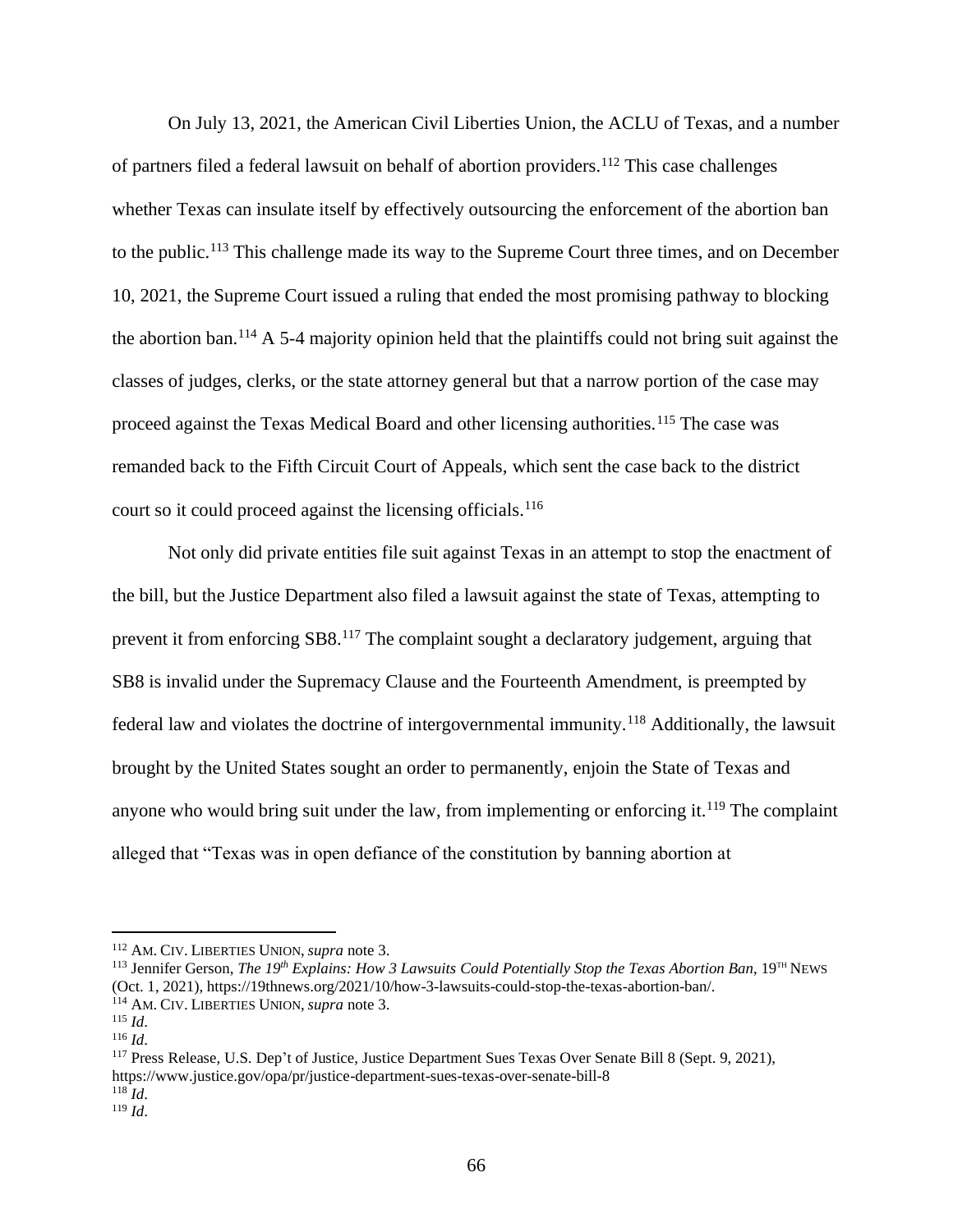approximately six weeks in nearly all cases" because it violated an individual's right to have an abortion prior to viability. <sup>120</sup> On December 10, 2021, the Supreme Court dismissed this challenge to SB8 in an unsigned order stating that the case was "improvidently granted," meaning that it should not have been accepted by the Supreme Court in the first place.<sup>121</sup> Justice Sotomayor was the only dissenting justice, stating that the Court's decision is an invitation to states to follow and "refine SB8's model for nullifying federal rights."<sup>122</sup>

#### **c. Fall out of SB 8**

The fact that the Supreme Court has refused to intervene in the passing of or strike down the most restrictive abortion law in the United States poses a major issue for our system of government since it is basically a road map for states and localities that are looking to dismantle constitutional rights.<sup>123</sup> The law puts forth a blueprint for states that want to target federal rights that they do not agree with.<sup>124</sup> For example, states that oppose guns could ban gun sales, or states that do not agree with same sex-marriage can make it so that same-sex couples could be sued for obtaining a marriage license.<sup>125</sup> SB8's attempt to evade judicial review poses a serious threat to our democracy.<sup>126</sup>

Looking squarely at what SB8 will mean for abortion laws around the country, some states are following in the footsteps of Texas. Republican Arkansas state senator Jason Rapert

 $120$  *Id.* 

<sup>121</sup> Lisa Hagen, *Supreme Court Allows Texas Abortion Lawsuit to Proceed, Declines to Halt Enforcement*, U.S. NEWS (Dec. 20, 2021), https://www.usnews.com/news/politics/articles/2021-12-10/supreme-court-allows-texasabortion-lawsuit-to-proceed-declines-to-halt-enforcement.

<sup>122</sup> Deepa Shivaram, *Read: Key Excerpts From the Supreme Court Ruling on SB8, the Texas Abortion Case*, NAT'L PUB. RADIO (Dec. 10, 2021), https://www.npr.org/2021/12/10/1063025466/read-key-excerpts-supreme-court-rulingtexas-abortion-case-sb-8.

<sup>123</sup>Julia Kaye & Marc Hearron, *Even People Who Oppose Abortion Should Fear Texas's New Ban* (July 19, 2021), https://www.washingtonpost.com/outlook/2021/07/19/texas-sb8-abortion-lawsuits/.

<sup>124</sup> *Id*.

 $125$  *Id.* 

<sup>126</sup> *Id*.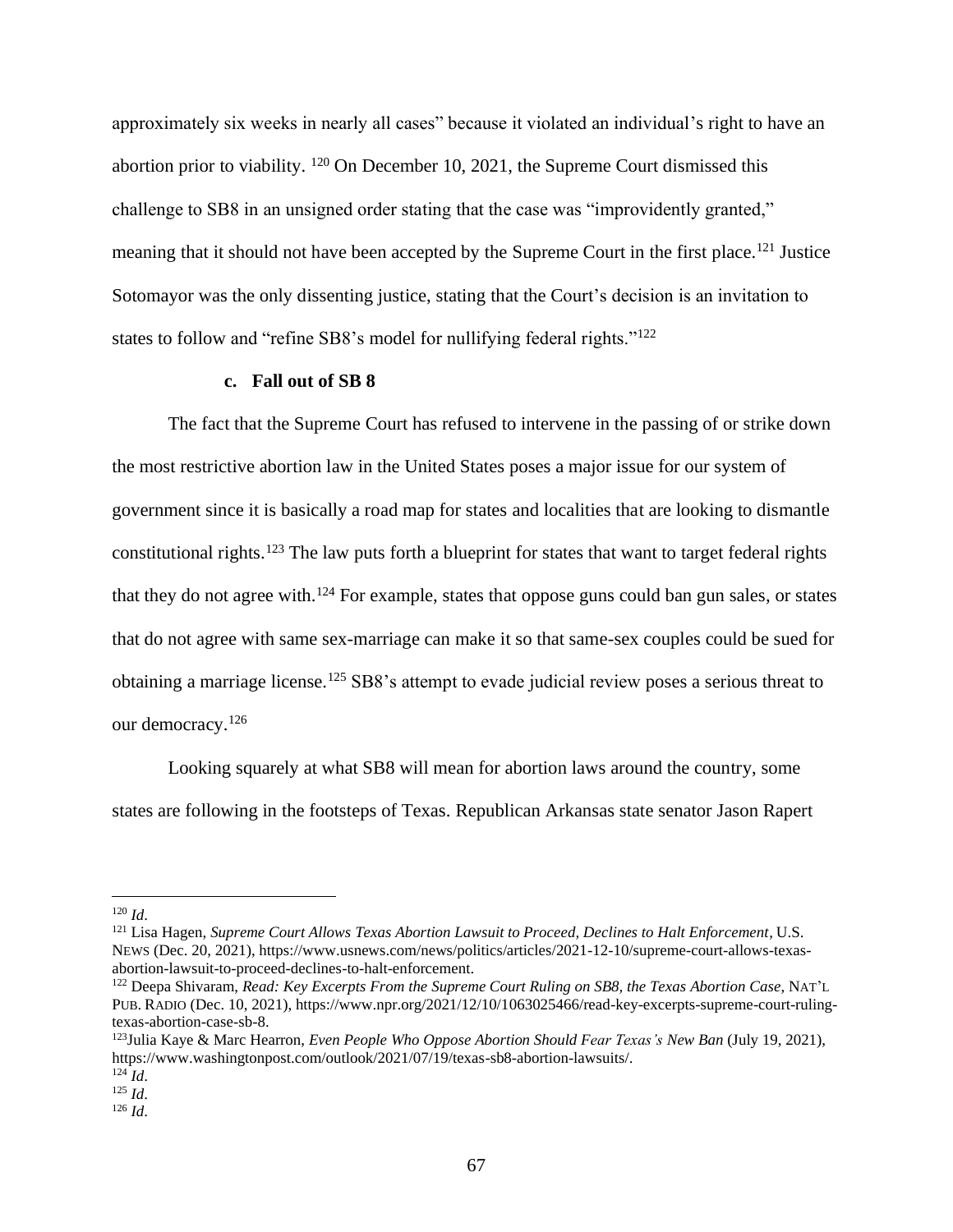tweeted that he "ordered a bill to be filed in Arkansas to update our law to mirror the Texas SB8 bill."<sup>127</sup> A federal judge temporarily blocked the law that would ban nearly all abortions in July 2021. <sup>128</sup> In South Dakota, Governor Kristi Noem introduced two pro-life bills that would adopt similar legislation to SB8 in that they would have prevented abortions after a fetal heartbeat is detected and would have blocked telemedicine abortions.<sup>129</sup>

However, Arkansas and South Dakota are not the only states to pass restrictive abortion laws in the wake of SB8; Florida also introduced a bill seeking to ban abortion after fifteen weeks of pregnancy, with exceptions for cases where there is a medical emergency for the mother or fatal fetal abnormalities.<sup>130</sup> A fifteen-week ban would directly violate the Supreme Court's precedent in *Roe v. Wade* that established a woman's right to terminate her pregnancy before the fetus is viable, which is around twenty-four weeks.<sup>131</sup>

On December 1, 2021, the Supreme Court heard oral arguments regarding the Mississippi law that makes most abortions illegal after fifteen weeks.<sup>132</sup> This law bans abortions at about two months earlier than *Roe v. Wade*'s twenty-four-week limit. <sup>133</sup> The Mississippi law was enacted in 2018 but never went into effect because of immediate legal challenges that blocked its enforcement.<sup>134</sup> There is a narrow exception for medical emergencies or for "severe fetal abnormality," but generally the law bans abortions if the "probable gestational age of the unborn

<sup>127</sup> Oren Oppenheim, *Which States' Lawmakers Have Said They Might Copy Texas' Abortion Law,* ABC NEWS (Sept. 3, 2021), https://abcnews.go.com/Politics/states-lawmakers-copy-texas-abortion-law/story?id=79818701. <sup>128</sup> Maria Cramer, *Federal Judge Blocks Ban on Nearly All Abortions in Arkansas*, N.Y. TIMES (Sept. 1, 2021), https://www.nytimes.com/2021/07/21/us/arkansas-abortion-ban.html.

<sup>129</sup> Nicle Ki, *South Dakota Gov. Kristi Noem Announces Proposal to Ban Most Abortions in the State*, USA TODAY (Jan. 23, 2022), https://www.usatoday.com/story/news/nation/2022/01/23/south-dakota-kristi-noem-abortionban/6630393001/.

<sup>130</sup> Reuters, *Florida Lawmakers Introduce Bill to Ban Abortion After 15 Weeks*, NBC NEWS (Jan. 12, 2022), https://www.nbcnews.com/news/us-news/florida-lawmakers-introduce-bill-ban-abortion-15-weeks-rcna11885. <sup>131</sup> *Id*.

<sup>132</sup> Adeel Hassan, *What to know About the Mississippi Abortion Law Challenging Roe v. Wade*, N.Y. TIMES (Dec. 1, 2021), https://www.nytimes.com/article/mississippi-abortion-law.html.

<sup>133</sup> *Id*. <sup>134</sup> *Id*.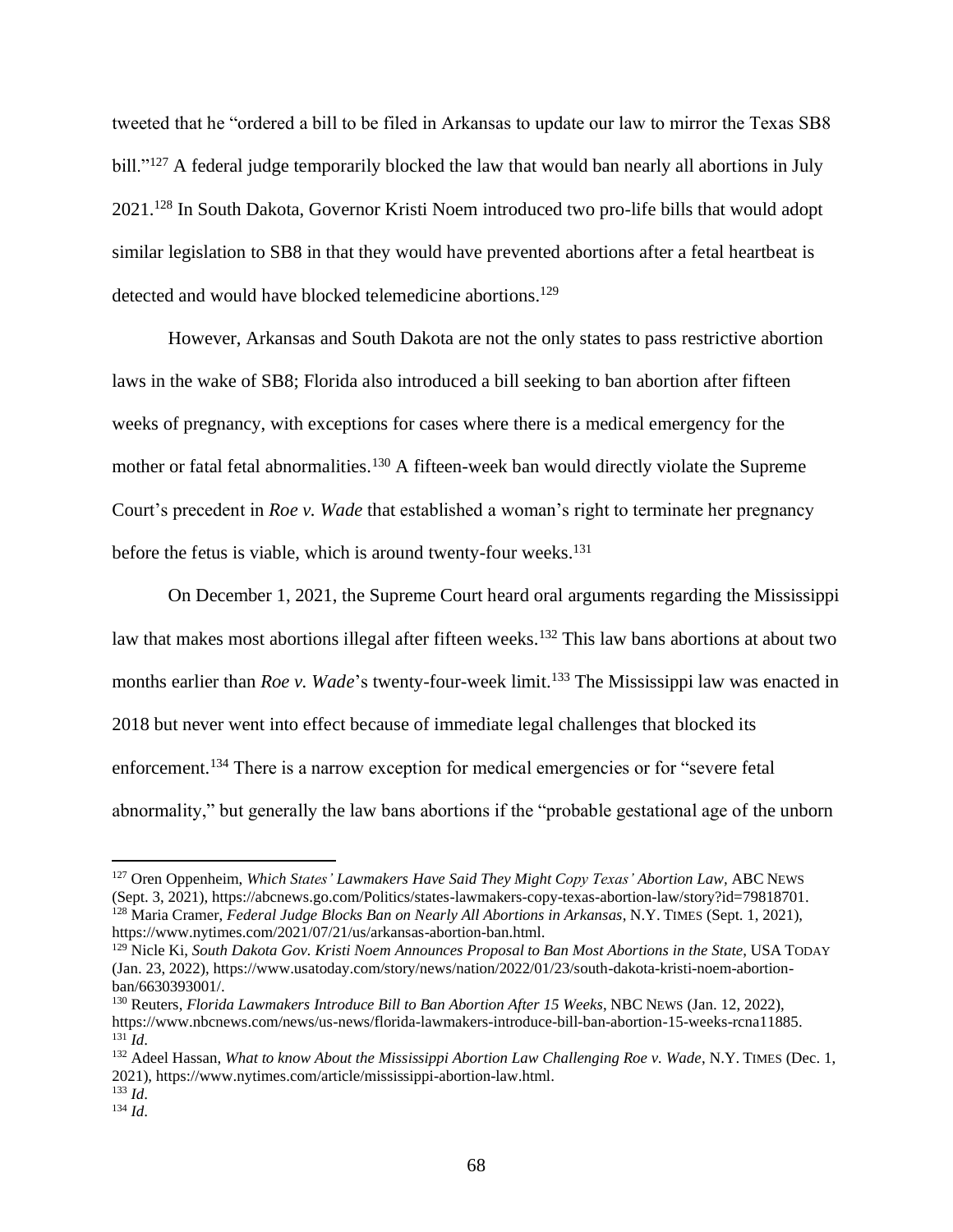human" is determined to be more than fifteen weeks.<sup>135</sup> A federal court of appeals affirmed a lower court's ruling blocking the law because of a lack of medical evidence supporting the law and found that abortion is a woman's right until a fetus is considered viable.<sup>136</sup> Mississippi appealed the lower court's ruling, and the case has been on the Supreme Court's docket since the fall of 2020.<sup>137</sup> After arguments on December 1, 2020, it seemed as though the Supreme Court was going to uphold Mississippi's law and effectively overturn *Roe v. Wade*. 138

#### **d. Trigger Bans and Pre-Roe v. Wade bans**

If *Roe v. Wade* is overturned or weakened, there are twenty-one states that have laws on the books that indicate that those states would certainly attempt to ban abortion.<sup>139</sup> Trigger laws express an intent to ban all or most abortions as soon as it is legal to do so.<sup>140</sup> Twelve states currently have trigger bans in place: Arkansas, Idaho, Kentucky, Louisiana, Mississippi, Missouri, North Dakota, Oklahoma, South Dakota, Tennessee, Texas, and Utah.<sup>141</sup> Not all of these bans are the same.<sup>142</sup> Some are all-out bans on abortion, like the Tennessee trigger ban, and contain no exceptions for rape or incest.<sup>143</sup> Some trigger bans include exceptions for medical emergencies, rape, and incest, like North Dakota.<sup>144</sup> Some only have exceptions for medical

<sup>135</sup> *Id*.

<sup>136</sup> *Id*.

<sup>137</sup> *Id*.

<sup>138</sup> *Id*.

<sup>139</sup> Elizabeth Nash & Lauren Cross, *26 States Are Certain Or Likely To Ban Abortion Without Roe: Here's Which Ones And Why*, GUTTMACHER INST., (Oct. 28, 2021), https://www.guttmacher.org/article/2021/10/26-states-arecertain-or-likely-ban-abortion-without-roe-heres-which-ones-and-why.

<sup>140</sup> Amy Morona, *What Are Trigger Laws? Examining States' Preemptive Legislative Bans On Abortion*, PBS (Mar. 26, 2019), https://www.pbs.org/weta/washingtonweek/blog-post/what-are-trigger-laws-examining-statespreemptive-legislative-bans-abortion.

<sup>&</sup>lt;sup>141</sup> Madeline Fitzgerald et al., *The States Likely To Ban Abortion If Roe v. Wade Is Overturned*, U.S. NEWS (Dec. 10, 2021), https://www.usnews.com/news/best-states/articles/2021-12-10/the-states-likely-to-ban-abortion-if-roe-vwade-is-overturned.

<sup>142</sup> *Id.*

<sup>143</sup>Anita Wadhwani, *In Tennessee, Roots of Expected Ban on Abortion Date 20 Years Back*, TENNESSEE LOOKOUT (May 4, 2022), https://tennesseelookout.com/2022/05/04/in-tennessee-roots-of-expected-ban-on-abortion-date-20 years-back/.

<sup>144</sup> H. B.1466, 60<sup>TH</sup> LEG. ASS. OF NORTH DAKOTA, § 1(3), https://ndlegis.gov/assembly/60-2007/billtext/HBEU0600.pdf.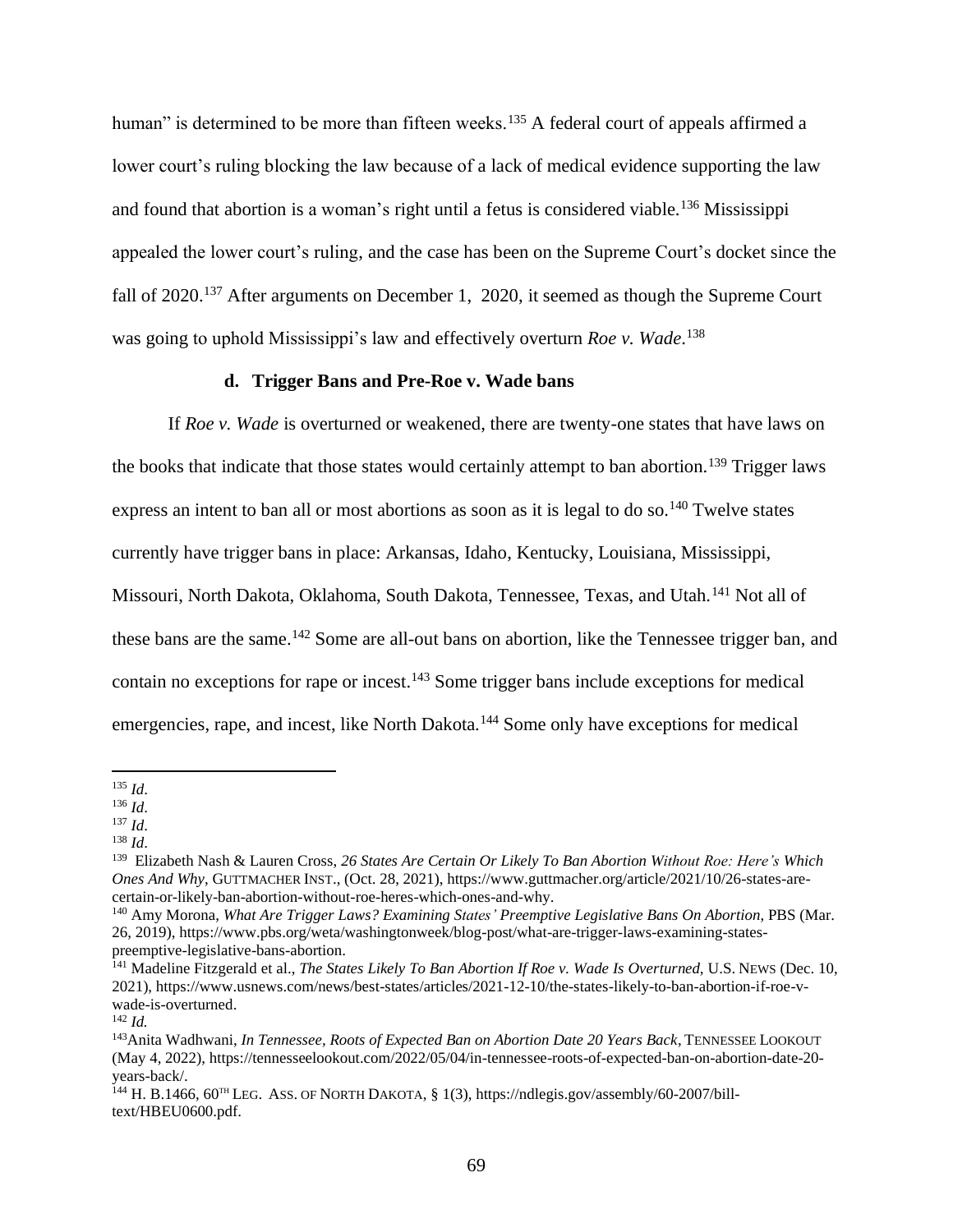emergencies, like Oklahoma.<sup>145</sup> In addition to trigger bans, Alabama, Arizona, Arkansas, Michigan, Mississippi, New Mexico, Oklahoma, West Virginia, and Wisconsin still have pre-*Roe* abortion bans on the books. If *Roe v. Wade* were overturned, abortions would be illegal in these states. 146

These laws will have a detrimental effect on people who live in these states and are seeking medically safe abortions. Women who live in any of the states poised to ban abortion if *Roe v. Wade* is overturned will face long travel distances in order to get the procedure.<sup>147</sup> For instance, women who live in a state where a total ban would go into effect would have to drive 11.5 times as many miles on average to reach a clinic where they can get an abortion.<sup>148</sup> Illinois, North Carolina, and Kansas would see the largest influx of patients seeking abortions from individuals who are able to travel. 149

#### **V. Abortion Access and What It Means for Underserved Communities**

Over the last couple of decades, progress has been made to enable women and their partners to take control of their reproductive choices.<sup>150</sup> Not all women have shared equally in this increased access to reproductive healthcare.<sup>151</sup> Because the rate of unintended pregnancies is five times more likely among low-income women, there are higher abortion rates among the poor.<sup>152</sup> The reasons provided by women who seek abortions underscore their understanding of

<sup>145</sup> Julia Natfulin & Oma Seddiq, *12 States Have 'Trigger' Laws That Will Automatically Ban Abortion If the Supreme Court Overturns Roe v. Wade*, INSIDER (Nov. 30, 2021), https://www.insider.com/abortion-trigger-lawsstates-ban-abortion-if-roe-overturned-2021-11.

<sup>146</sup> *Pre-Roe Abortion Bans*, BIRTHRIGHT: A WAR STORY, https://www.birthrightfilm.com/key-issue-areas/pre-roeabortion-bans (last visited Jan. 15, 2022).

<sup>147</sup> Nash & Cross, *supra* note 139.

<sup>148</sup> Id.

<sup>149</sup> Id.

<sup>150</sup> Boonstra, *supra* note 68, at 46.

<sup>151</sup> *Id*. at 47.

<sup>152</sup> *Id*.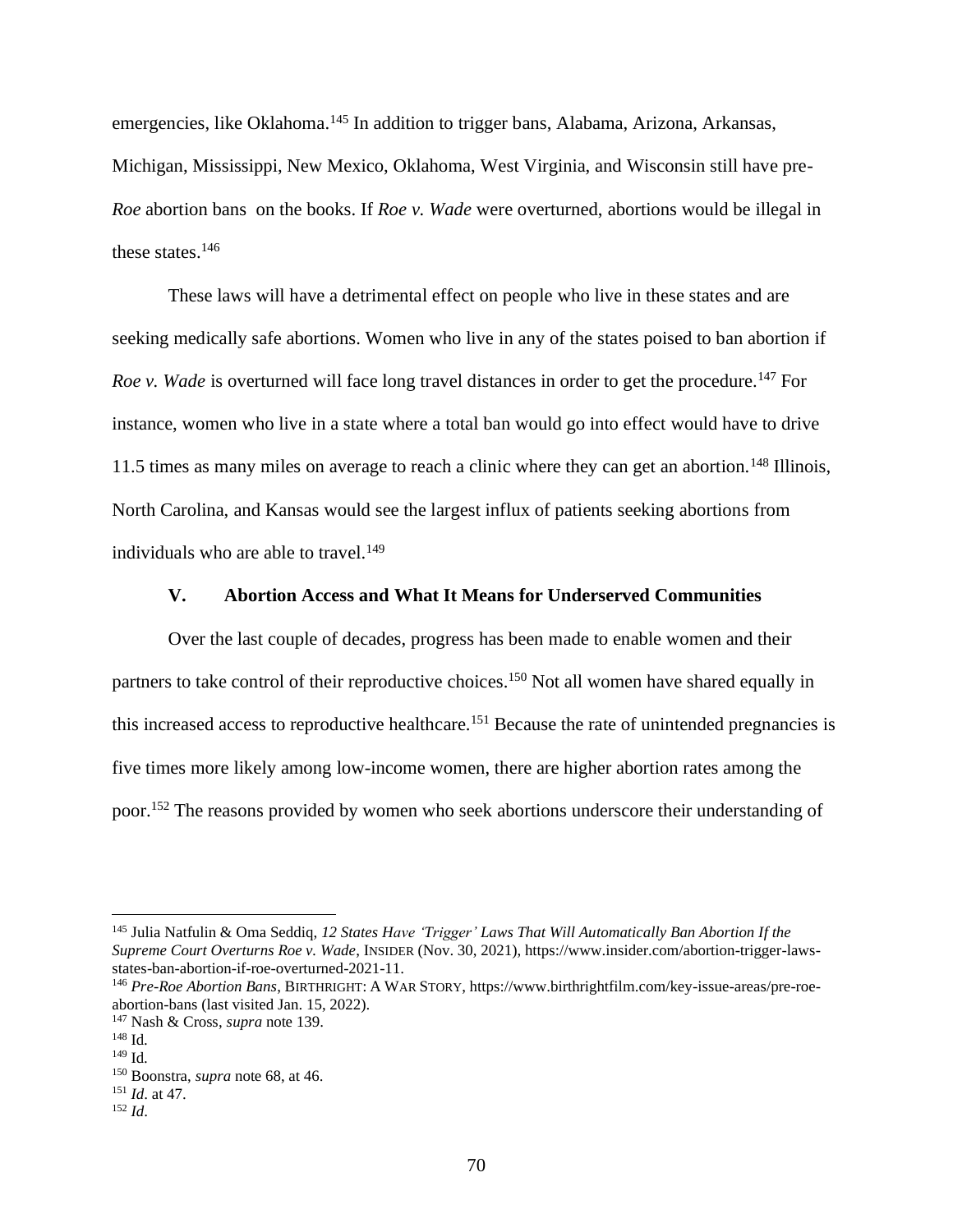the economic impact that unplanned children will have on them and their families. <sup>153</sup> The majority of abortion patients say that they cannot afford an unplanned child and say that having a child would interfere with their work, school, or ability to care for their other children.<sup>154</sup> Access to abortion allows women to control family timing and size, which can also be key to unlocking opportunities for economic success, education, and equality.<sup>155</sup>

#### **a. The Potential Impact of SB8 on Underserved Communities**

SB8 will disproportionately harm Black and Latino women who live in Texas by making getting an abortion nearly impossible for low-income individuals. <sup>156</sup> In Texas, women seeking an abortion will have to drive approximately two hundred and forty-eight miles on average to get the procedure out of state.<sup>157</sup> While people with money can fly out of state to get abortions, for those with lower incomes, work obligations, lack of transportation, or financial struggles, leaving the state to get an abortion is not as simple as getting on a plane.<sup>158</sup> According to the Texas Policy Evaluation Project of the University of Texas at Austin, as many as eight out of ten people who seek abortions could be forced to see their pregnancy to term.<sup>159</sup>

Deciding if and when to have a child is central to a woman's economic and psychological well-being and has implications for her education.<sup>160</sup> Laws like SB8 perpetuate poverty in lowincome populations and create generational poverty.<sup>161</sup> A study done in 2018 found that women

https://www.guttmacher.org/sites/default/files/report\_pdf/social-economic-benefits.pdf.

<sup>153</sup> *Id*.

<sup>154</sup> *Id*.

<sup>&</sup>lt;sup>155</sup> ADAM SONFIELD ET AL., GUTTMACHER INST., THE SOCIAL AND ECONOMIC BENEFITS OF WOMEN'S ABILITY TO DETERMINE WHETHER AND WHEN TO HAVE CHILDREN, 3(2013),

<sup>156</sup> Char Adams, *Experts Say Texas' Abortion Law GOP Policies Have An Outsize Effect on the Poor*, NBC NEWS (Sept. 5, 2021), https://www.nbcnews.com/news/nbcblk/experts-say-texas-abortion-law-gop-policies-outsize-effectpoor-rcna1897.

<sup>157</sup> *Id*.

<sup>158</sup> *Id*.

<sup>159</sup> *Id*.

<sup>160</sup> Manuella Libardi, *Anti-Abortion Laws: A War Against Poor Women,* EQUAL TIMES (Oct. 22, 2021), https://www.equaltimes.org/anti-abortion-laws-a-war-against#.YfNf4VjMJJU. <sup>161</sup> Adams, *supra* note 156.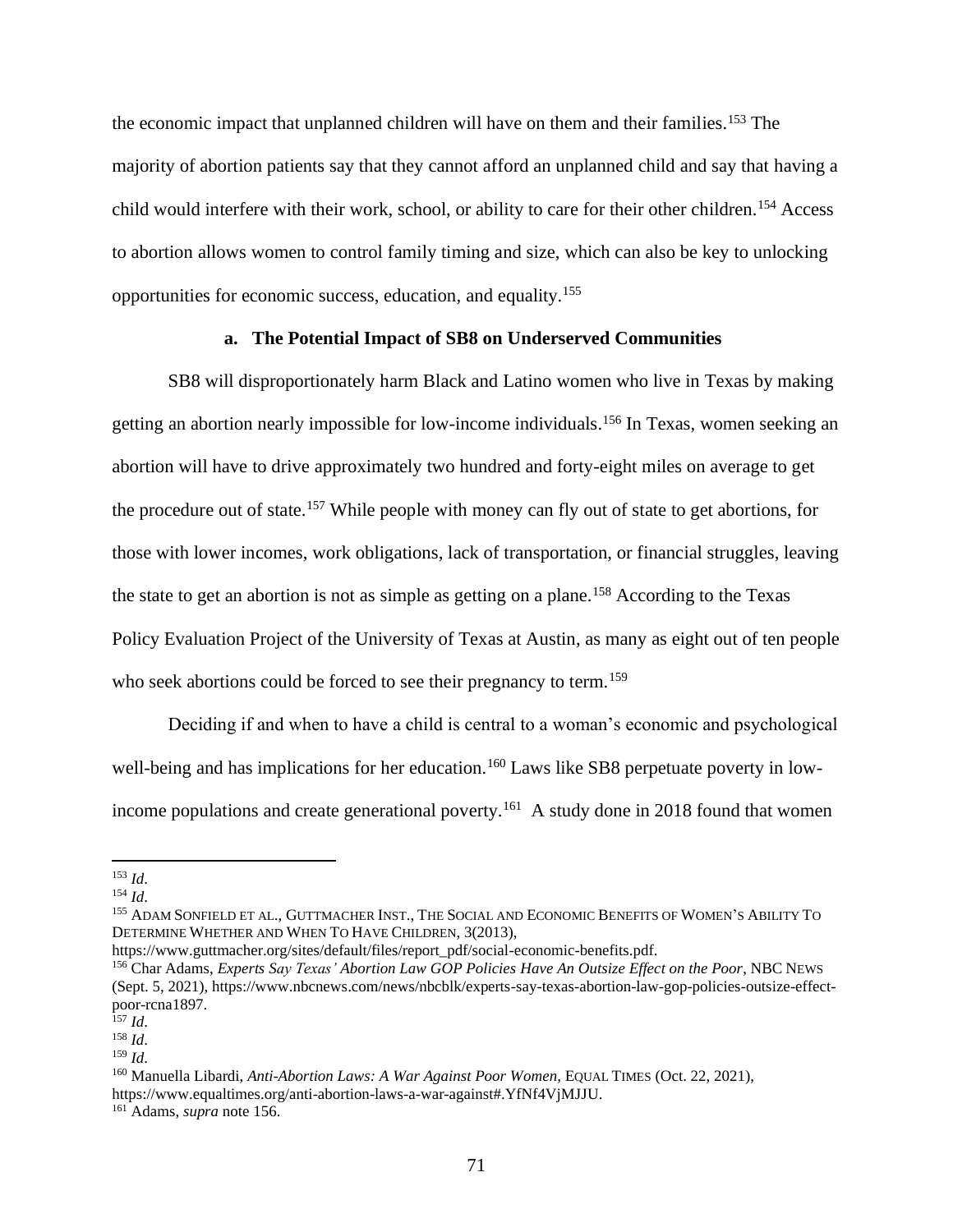who were denied abortions were more likely to be in poverty within six months of the denial. compared to women who had access to them.<sup>162</sup> Additionally, women who were denied abortions were less likely to have full-time work and more likely to depend on some form of public assistance.<sup>163</sup>Although many legislators that pass such restrictive legislation claim that it is intended to save lives, research has shown that unintended pregnancies prevent people from completing their education, getting and keeping jobs, and can even lead to poor health and economic outcomes for children.<sup>164</sup> Thus, people who are denied access to abortions are more likely to live in poverty, with economic instability, and poor physical health.<sup>165</sup> Restricting access to safe abortions keeps poor women in poverty and perpetuates the cycle that prevents social mobility.<sup>166</sup> In the United States, Black women have the highest abortion rates in the country, which is a consequence of the wealth gap.<sup>167</sup> Thus, it is obvious that restrictive abortion laws not only keep women in poverty but also restrict the ability of women who live in underserved communities the ability to move up in society.

#### **b. Expanding Abortion Access and Ending the Stigma**

Regardless of what politicians say, abortion is healthcare, and women require access to safe and legal abortions.<sup>168</sup> Abortion has been around for centuries and has been utilized by women for family planning purposes regardless of its illegality. There are a number of things that can be done to ensure the availability of safe, legal, and accessible abortion services.

<sup>163</sup> *Id*.

<sup>165</sup> *Id*.

<sup>162</sup> Libardi, *supra* note 160.

<sup>164</sup> Boonstra, *supra* note 68.

<sup>166</sup> Libardi, *supra* note 160.

<sup>167</sup> *Id*.

<sup>168</sup> *Facts Are Important: Abortion Is Healthcare,* AM. COLL. OF OBSTETRICIANS & GYNECOLOGISTS, https://www.acog.org/advocacy/facts-are-important/abortion-is-healthcare (last visited Jan. 18, 2022).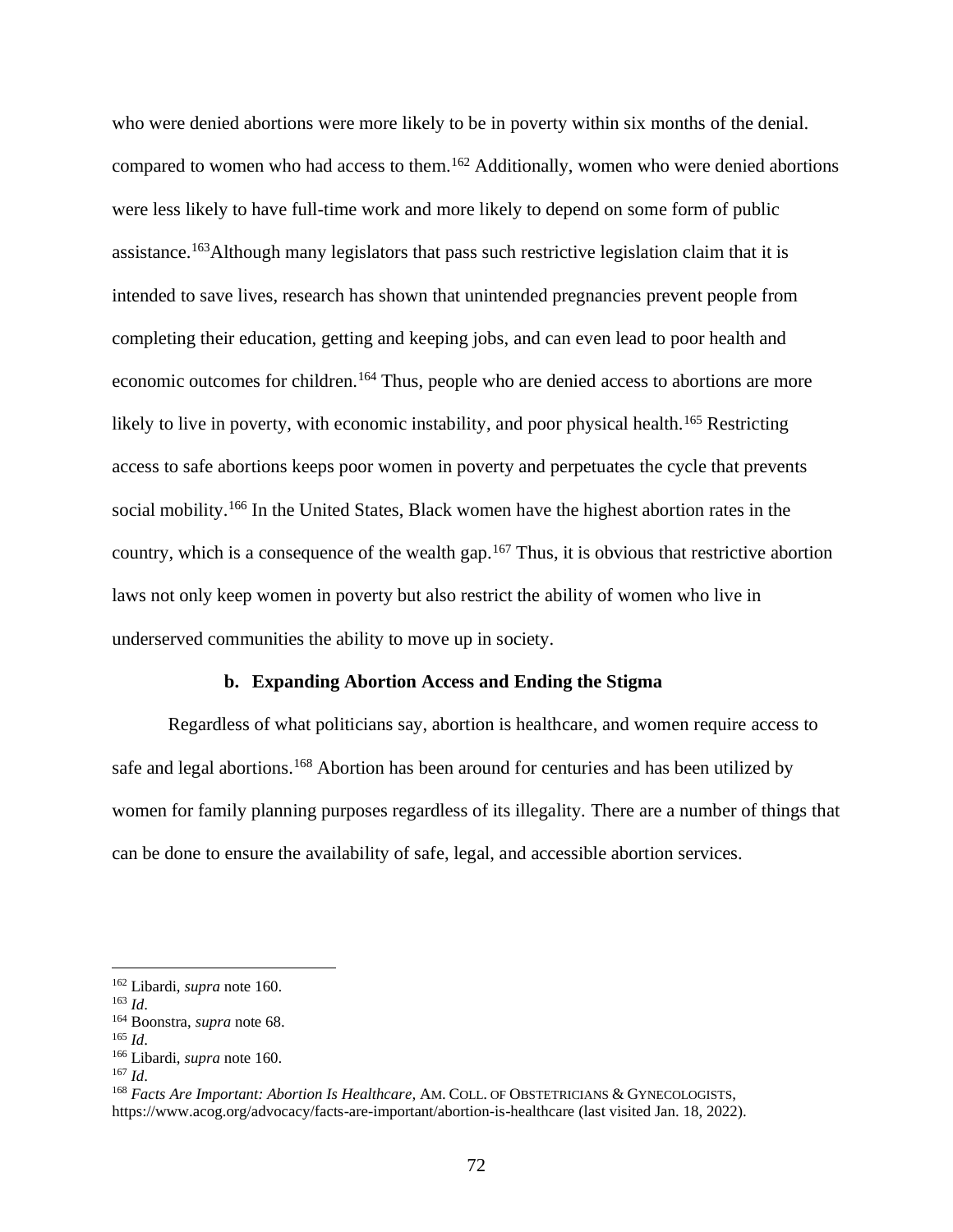Ideally, both the federal and state governments would repeal legislation that creates barriers to abortions. At the federal level, the Hyde Amendment should be eliminated and abortion care should be considered essential healthcare.<sup>169</sup> The Hyde Amendment restricts federal money from being used for abortions except in cases of rape, incest, or when a patient's life is endangered.<sup>170</sup> Additionally, any legislation that creates barriers to abortion access should be abolished – this includes any bans on abortion at arbitrary gestational stages, requirements that only physicians can provide abortion care, telemedicine abortion care bans, mandatory counseling requirements, ultrasound requirements, and parental involvement for those under the age of majority.<sup>171</sup> Eliminating any of these restrictions will both increase access to abortion and make it safer for women.

Another way that access to abortion can be increased is to expand the scope of those who can provide abortion care.<sup>172</sup> For instance, giving nurse practitioners full practice rights by revising current legislations to let them evaluate patients, make diagnoses, order and interpret tests, initiate and manage treatment, and prescribe medication without a physician's supervision would not only increase access to abortion care, but also provide legal protection to the workforce that provides abortions.<sup>173</sup> Additionally, abortion must be supported and integrated within the full scope of reproductive health care services.<sup>174</sup> Abortion care should be integrated

<sup>169</sup> AM. COLL. OF OBSTETRICIANS & GYNECOLOGISTS, ACOG COMMITTEE OPINION NO. 815: INCREASING ACCESS TO ABORTION e107, e107 (2020).

<sup>170</sup> Alina Salganicoff, Laurie Sobel, & Amrutha Ramaswamy, *The Hyde Amendment and Coverage for Abortion Services*, KFF (Mar. 5, 2021), https://www.kff.org/womens-health-policy/issue-brief/the-hyde-amendment-andcoverage-for-abortion-services/.

<sup>171</sup> AM. COLL. OF OBSTETRICIANS & GYNECOLOGISTS*, supra* note 169.

<sup>&</sup>lt;sup>172</sup> DONNA BERRY & JULIA RUGG, CTR. FOR AM. PROGRESS, IMPROVING ABORTION ACCESS BY EXPANDING THOSE WHO PROVIDE CARE 8 (2015), https://www.americanprogress.org/article/improving-abortion-access-by-expandingthose-who-provide-care/.

<sup>&</sup>lt;sup>173</sup> JAMILLE ALLSBROOK & NORA ELLMAN, CTR.FOR AM. PROGRESS, A Proactive Abortion Agenda, 1, 5 (2021), https://www.americanprogress.org/article/proactive-abortion-agenda/.  $^{174}$ *Id*.